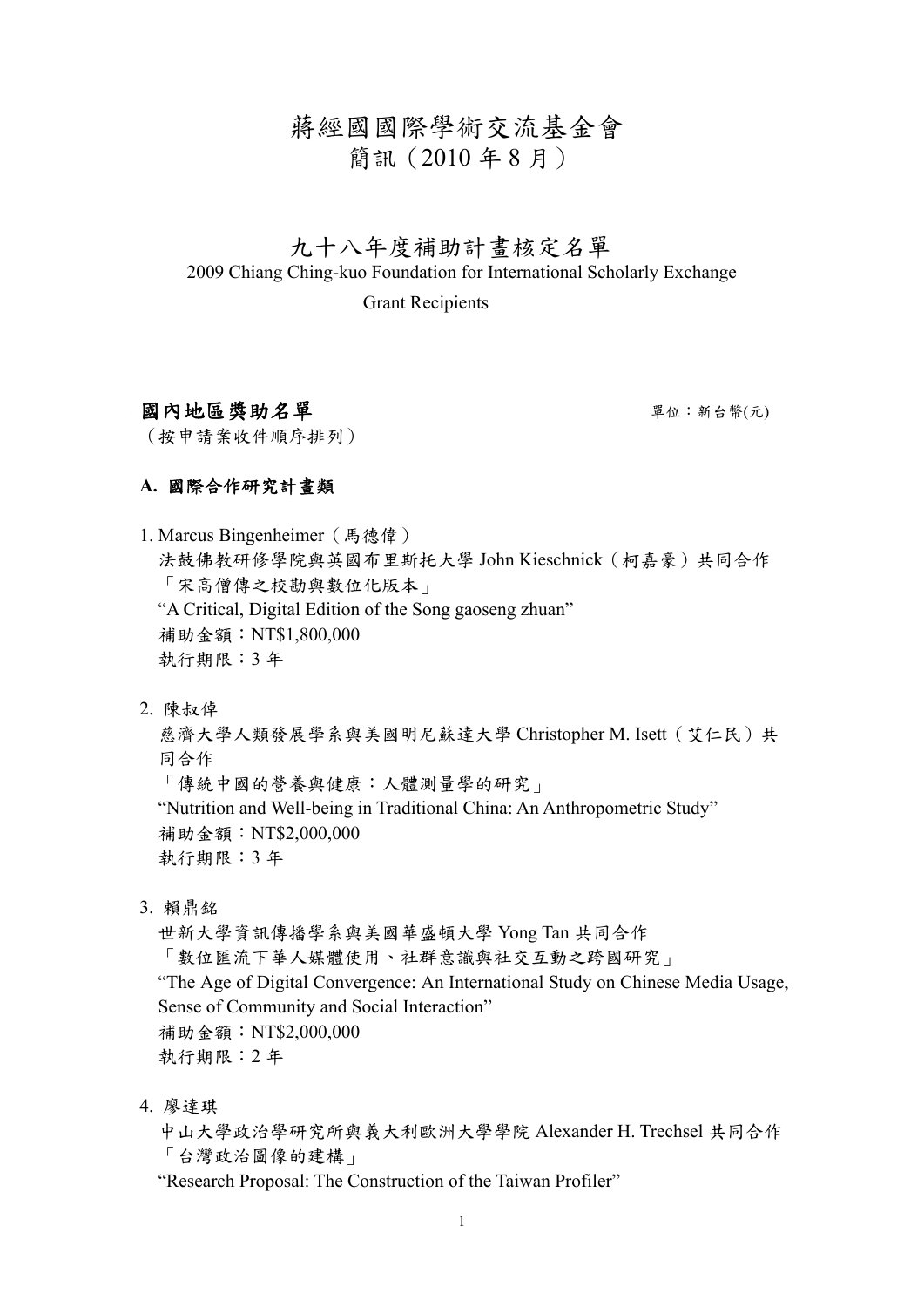補助金額:NT\$2,100,000 執行期限:2 年

5. 羅鳳珠

元智大學中國語言文學系與日本早稻田大學砂岡和子等人共同合作 「歷代語言知識庫建置計畫」 "Building a Diachronic Language Knowledge-Base" 補助金額:NT\$3,500,000 執行期限:3 年

#### **B.** 國際合作學術研討會類

1. 吳英璋

台灣大學心理學系與日本早稻田大學 Masami Oda(織田正美)共同合作 「第四屆亞洲健康心理學國際會議」 "The International Conference of 4th Asian Congress of Health Psychology" 補助金額:NT\$600,000 執行期限:1 年

2. 寇健文

政治大學政治學系與英國雪菲爾大學臧小偉共同合作 「『中國菁英與治理』國際研討會」 "International Conference on Elites and Governance in China" 補助金額:NT\$1,000,000 執行期限:1 年

#### **C.** 國際合作編著出版類

1. 王宏仁

中山大學社會學研究所與荷蘭國際亞洲學研究所吳德榮共同合作 「『台灣的差異政治』專書出版計畫」 "*Politics of Difference in Taiwan*" 補助金額:NT\$300,000 執行期限:1 年

#### **D.** 專案補助類

1. 臧振華

中央研究院歷史語言研究所 「安陽殷墟手工業及作坊綜合研究計畫」 補助金額:NT\$3,800,000 執行期限:3 年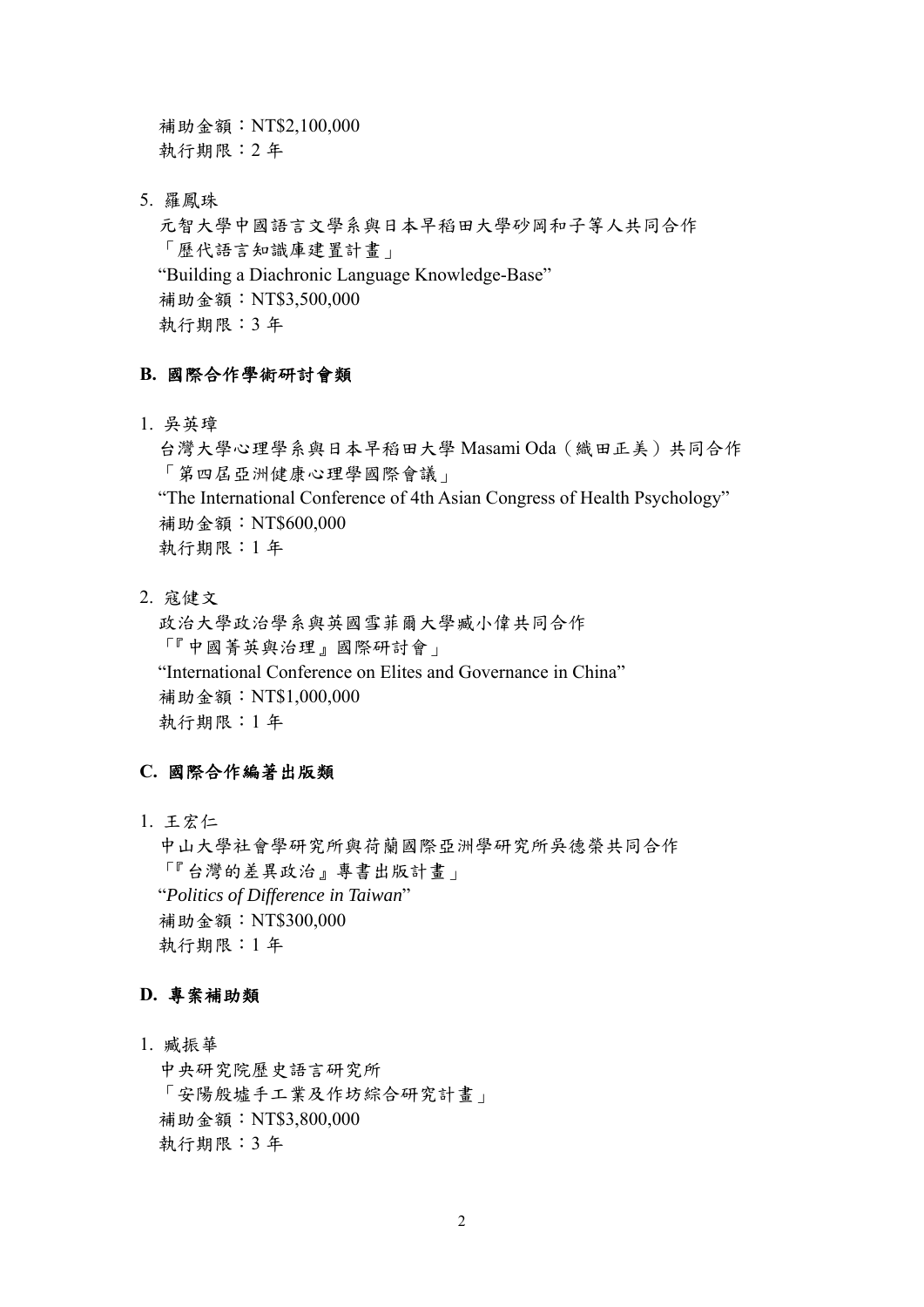2. 顧 敏

漢學研究中心

「『第 18 屆歐洲漢學學會(EACS)』書展計畫」 "The Chinese Studies Book Exhibition for the 18<sup>th</sup> Biennial Conference of the EACS" 補助金額:US\$5,000 執行期限:1 年

3. 張 力

中央研究院近代史研究所 「『蔣經國先生大事長編』編纂計畫」 "The Chronological History of Chiang Ching-kuo" 補助金額:每年 NT\$1,959,626 執行期限:2 年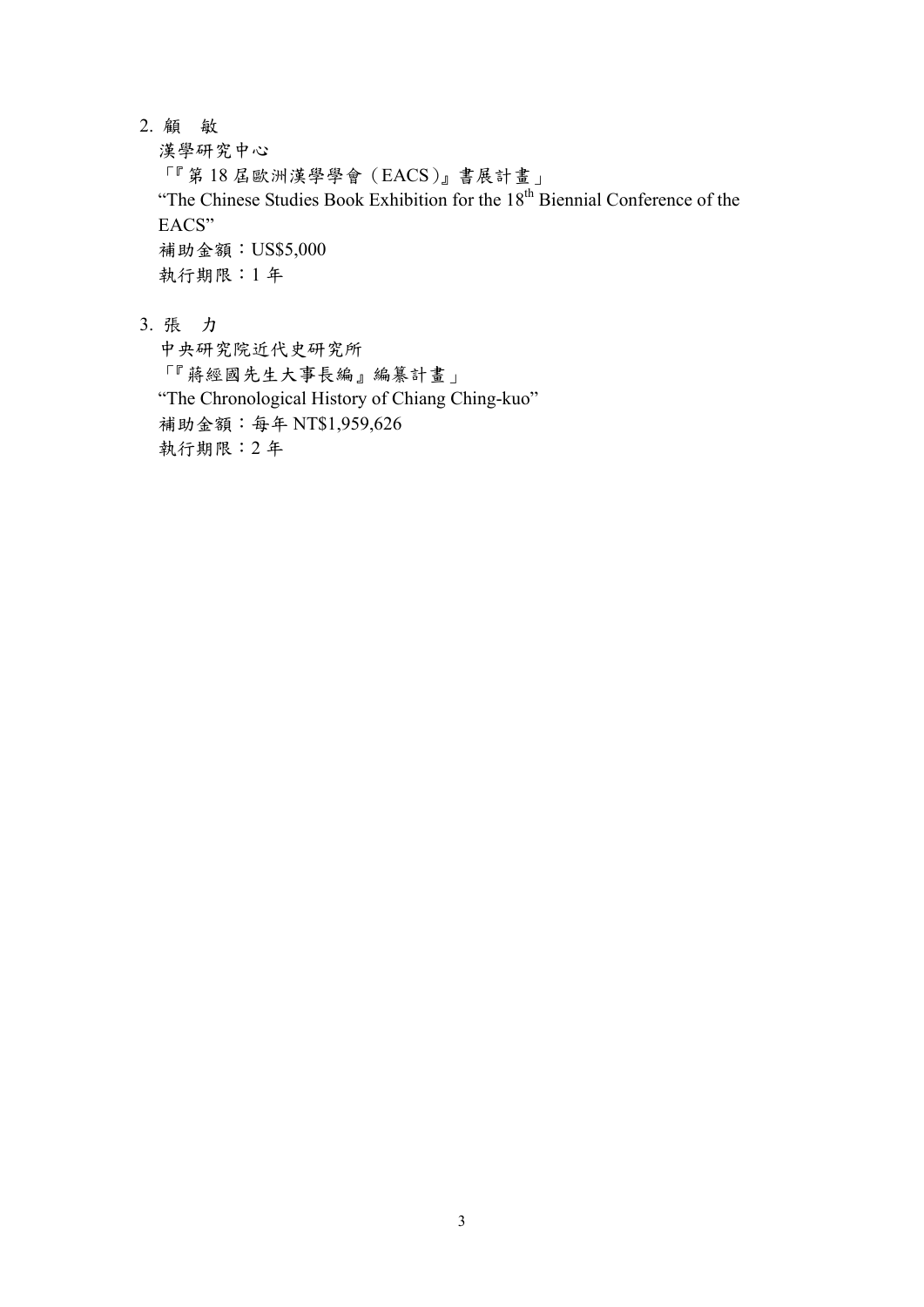## 美洲地區獎助名單單位:美元

(按申請案收件順序排列)

#### **A.** 研究計畫類

1. Huai-yin Li(李懷印) 德州大學奧斯汀校區 University of Texas at Austin "Jiang Tingfu and the Historiography of Modern China" 補助金額:US\$15,000 補助期限:2 年

2. Michael Paschal

亞洲研究學會 Association for Asian Studies "CIAC Small Grants Program" 補助金額:US\$50,000 補助期限:3 年

3. Ching-kwan Lee

加州大學洛杉磯校區 University of California at Los Angeles "The 'Labor Question' of Chinese Investments in Africa" 補助金額:US\$26,400 補助期限:2 年

4. Josephine Chiu-Duke(丘慧芬)

英屬哥倫比亞大學 University of British Columbia "The Discourse of Democracy and Nationalism in Taiwan - A Study in Intellectual History" 補助金額:US\$15,000 補助期限:2 年

- 5. Chun-juan Nancy Wei(衛純娟) 橋港大學 University of Bridgeport "Rationality, Misperception and Political Contexts: Cross-Taiwan-Strait Relationships as a Nested Game" 補助金額:US\$9,000 補助期限:2 年
- 6. Kin-yan Szeto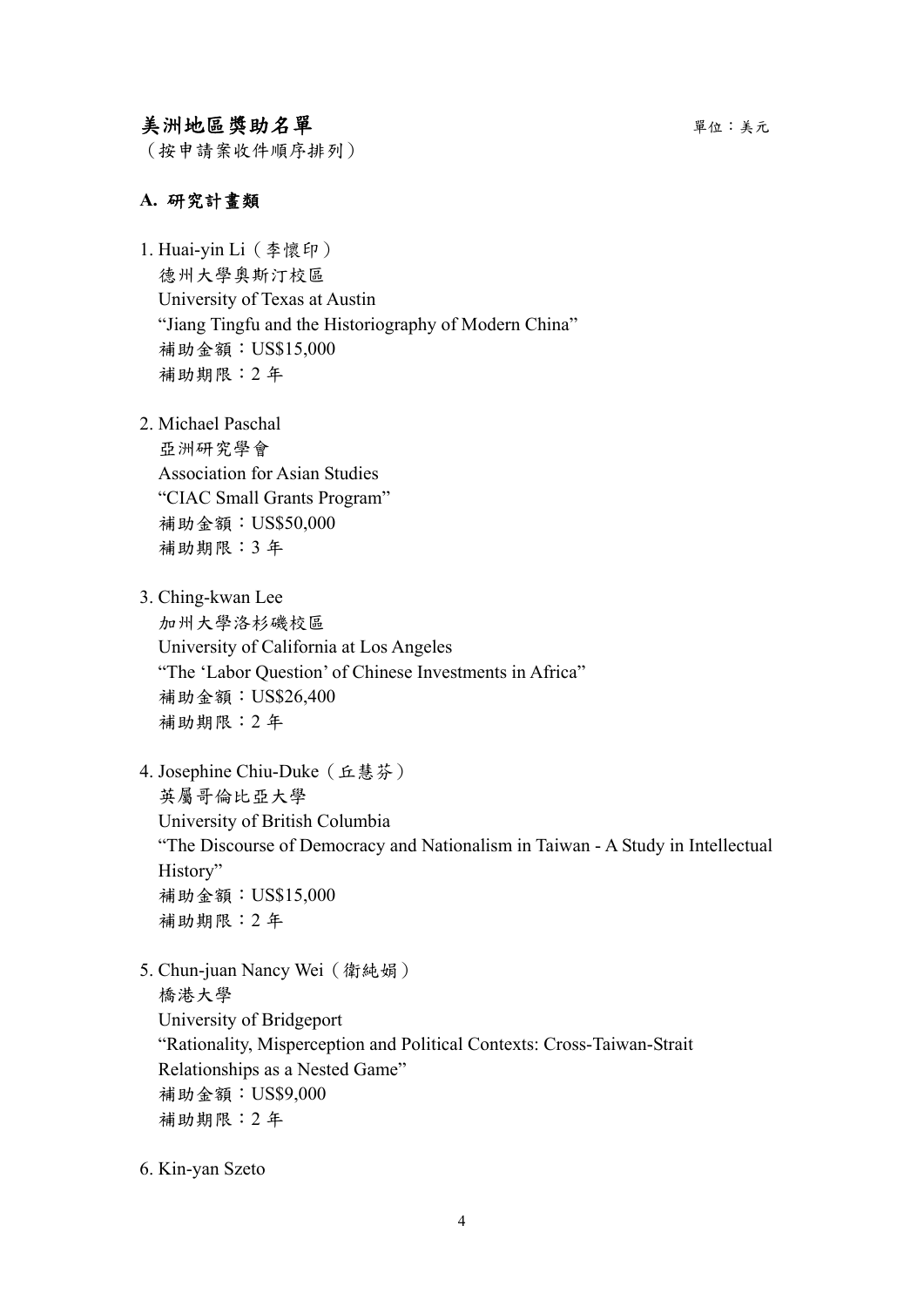阿帕拉契州立大學 Appalachian State University "A Study of Cloud Gate Dance Theatre of Taiwan and Lin Hwai-min's Choreography in the World's Dancescape" 補助金額:US\$9,900 補助期限:4 個月

- 7. Jean DeBernardi(白 晉) 亞伯達大學 University of Alberta "Tea Culture and Commerce in Contemporary China" 補助金額:US\$26,960 補助期限:2 年
- 8. Xiao-rong Han(韓孝榮)

巴特勒大學 Butler University "Exiled to the Ancestral Land: Refugees from Vietnam in China" 補助金額:US\$14,500 補助期限:6 個月

# **B.** 學術研討會類

1. Eric Fong

多倫多大學 University of Toronto "Immigration in Multi-ethnic Contexts: An International Comparison" 補助金額:US\$20,000 補助期限:1 年

2. Christopher G. Rea

英屬哥倫比亞大學 University of British Columbia "Qian Zhongshu and Yang Jiang: A Centennial Perspective" 補助金額:US\$20,000 補助期限:1 年

3. Richard Scaglion 匹茲堡大學

> University of Pittsburgh "China and East Asia: Humanities, Social Science, and Public Policy. Developing Contacts between Nanjing University Institute for Advanced Studies (NJIAS) and the University of Pittsburgh"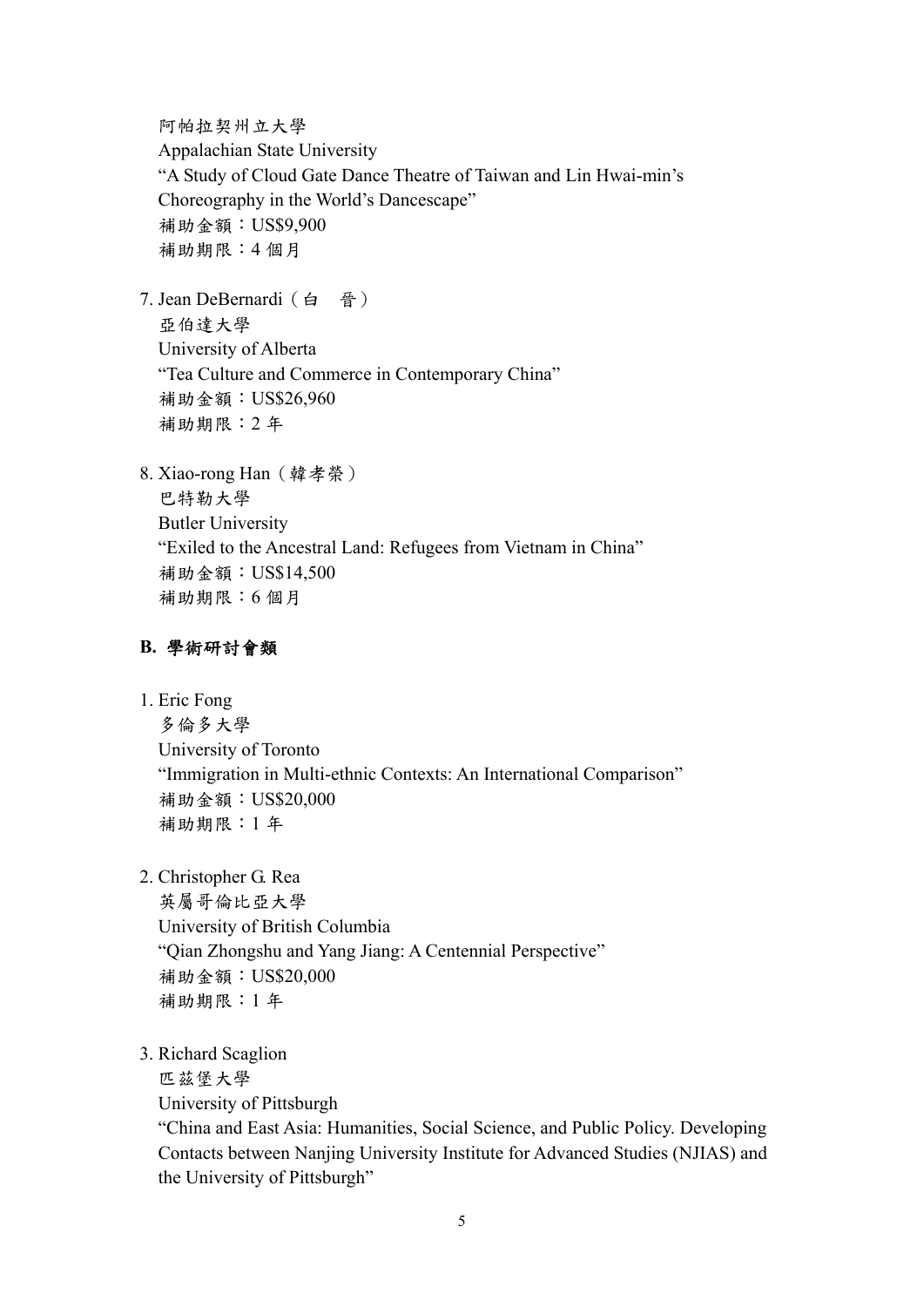補助金額:US\$15,000 補助期限:1 年

4. Michael Nylan (戴梅可)

加州大學柏克萊校區 University of California at Berkeley "Chang'an 26 BC: Exploring the Ancient Chinese Capital of 'Perpetual Peace'" 補助金額:US\$20,000 補助期限:1 年

5. Ann Waltner

明尼蘇達大學

University of Minnesota

"'Borderlands in Eurasia and the Americas: Comparisons and Interactions,' August 2010 Workshop at the University of Minnesota" 補助金額:US\$15,000 補助期限:1 年

# **C.** 出版補助類

1. William M. Hammell

哈佛大學亞洲中心 Harvard University Asia Center "*Picturing Heaven in Early China*" by Lillian Lan-ying Tseng 補助金額:US\$5,000 補助期限:1 年

2. Clara Platter

普林斯頓大學出版社 Princeton University Press "*Yellow: A Short History of Racial Thinking*" by Michael Keevak 補助金額:US\$5,000 補助期限:1 年

3. Nina Stritzler-Levine

巴爾德研究所 Bard Graduate Center "*Cloisonné: Chinese Enamels from the Ming and Qing Dynasties*" edited by Béatrice Quette 補助金額:US\$5,000 補助期限:1 年

4. Stephen A. Cohn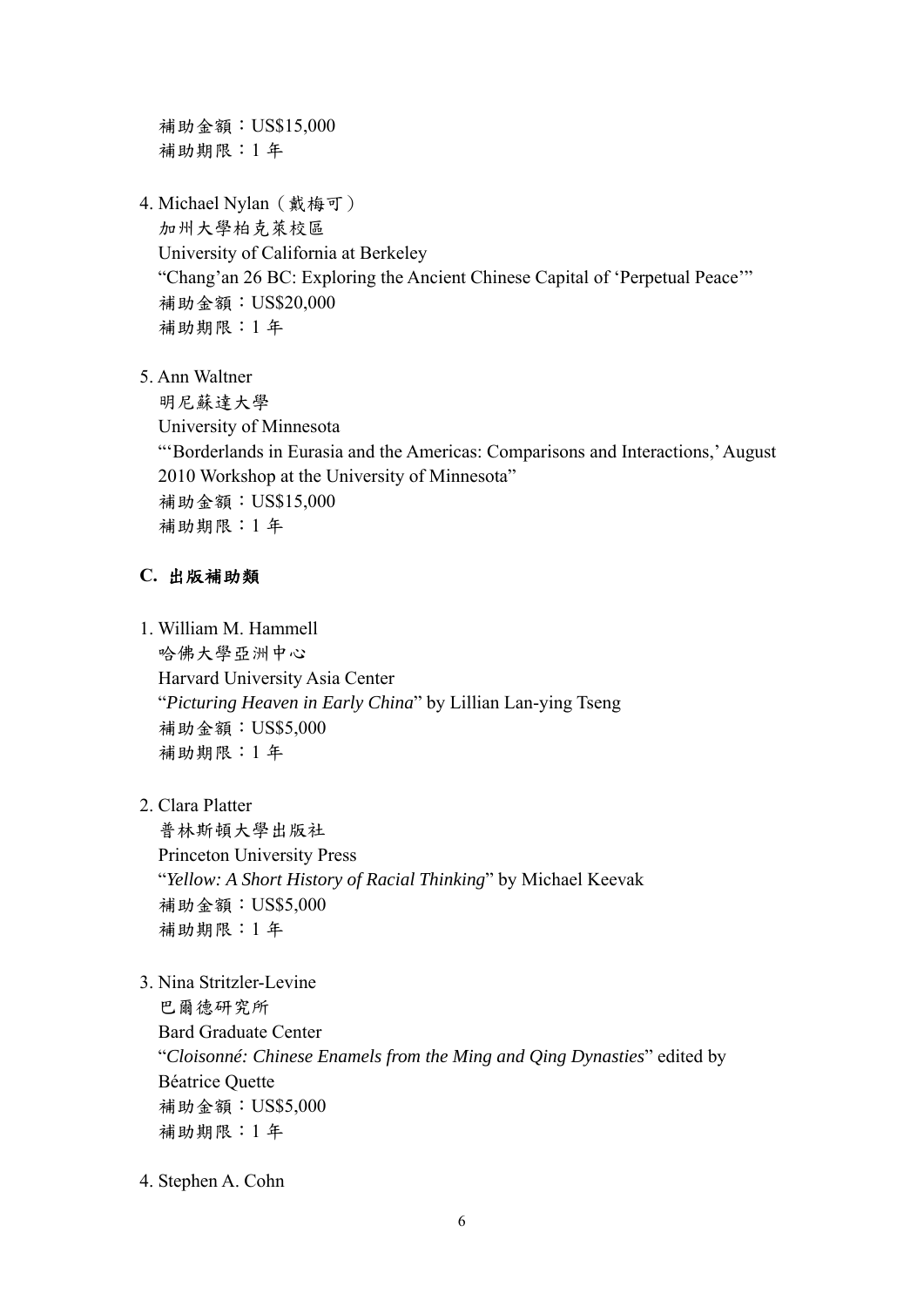杜克大學出版社

Duke University Press "*Health and Hygiene in Chinese East Asia: Policies and Publics in the Long Twentieth Century*" by Angela Ki Che Leung and Charlotte Furth 補助金額:US\$5,000 補助期限:1 年

5. Alan G. Thomas

芝加哥大學出版社 University of Chicago Press "*The Religious Question in Modern China, 1898 to 2008*" by Vincent Goossaert and David Palmer 補助金額:US\$5,000 補助期限:1 年

6. Lorri Hagman

華盛頓大學出版社 University of Washington Press "*Signs of Displacement: Representations of Cultural Space in Taipei City*" by Joseph R. Allen 補助金額:US\$5,000 補助期限:1 年 8 個月

## **D.** 學者補助類

1. Ming-cheng Lo(駱明正) 加州大學戴維斯校區 University of California at Davis "Storytelling, Rational Deliberations, and Other Discourses: Beyond the Gridlock of Identity Debates in Taiwan?" 補助金額:US\$17,158 補助期限:1.5 年

2. Ling-hon Lam

范德堡大學 Vanderbilt University "From Exteriority to Theatricality: Exploring the Spatiality of Emotion in Early Modern Chinese Drama and Fiction" 補助金額:US\$30,000 補助期限:14 個月

3. Ralph A. Thaxton 布蘭迪斯大學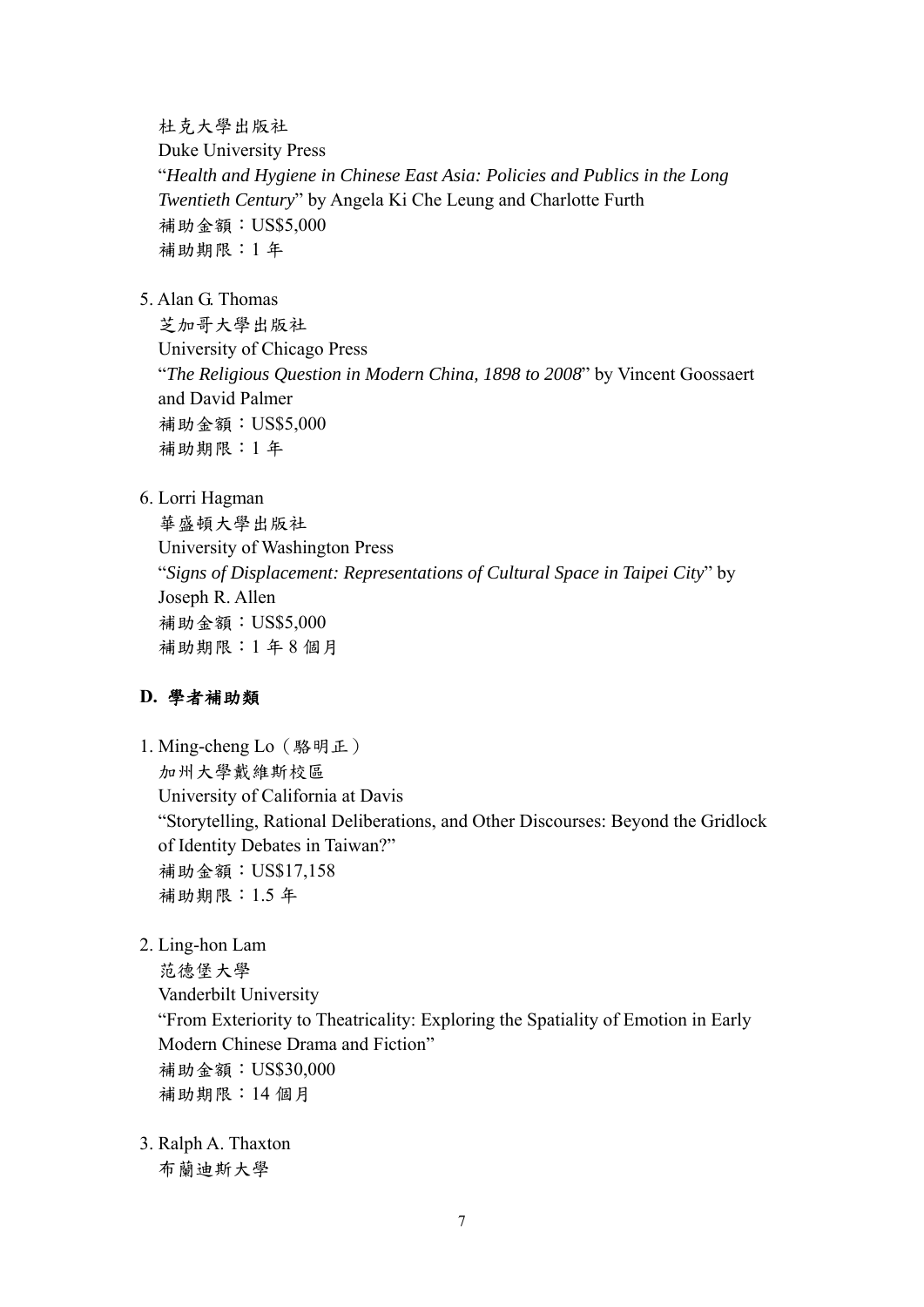Brandeis University "Contention and Rule in Contemporary Rural China: Power, Memory, and Resistance under Reform" 補助金額:US\$35,000 補助期限:1 年

4. Tso-yu Calvin Lin(林左裕)

加州大學柏克萊校區 University of California at Berkeley "From the Lessons of Subprime Mortgage Crisis in the U.S. to the Exploration of Default Factors of Residential Mortgages, the Risk Management of Mortgage Securitization, and Prevention of Potential Financial Crisis in Taiwan" 補助金額:US\$10,000 補助期限:1 年

## **E.** 青年學者補助類

- 1. Micah S. Muscolino(穆盛博) 喬治城大學 Georgetown University "War and the Environment on the North China Plain, 1937-1945" 補助金額:US\$12,000 補助期限:1 年
- 2. Bao-rong Guo

密蘇里大學聖路易校區 University of Missouri at St. Louis "Microfinance Participation and Household Assets: An Analysis of Survey Data from Hutubi, China" 補助金額:US\$8,242 補助期限:1 年

- 3. Ming-wei Song(宋明煒) 衛斯理學院 Wellesley College "Writing Young China: Youth, Nation and the Chinese *Bildungsroman*, 1900-1959" 補助金額:US\$25,000 補助期限:1 年
- 4. Elizabeth Kindall 聖湯瑪斯大學

University of St. Thomas "Viewing the Southwest in Seventeenth-Century China"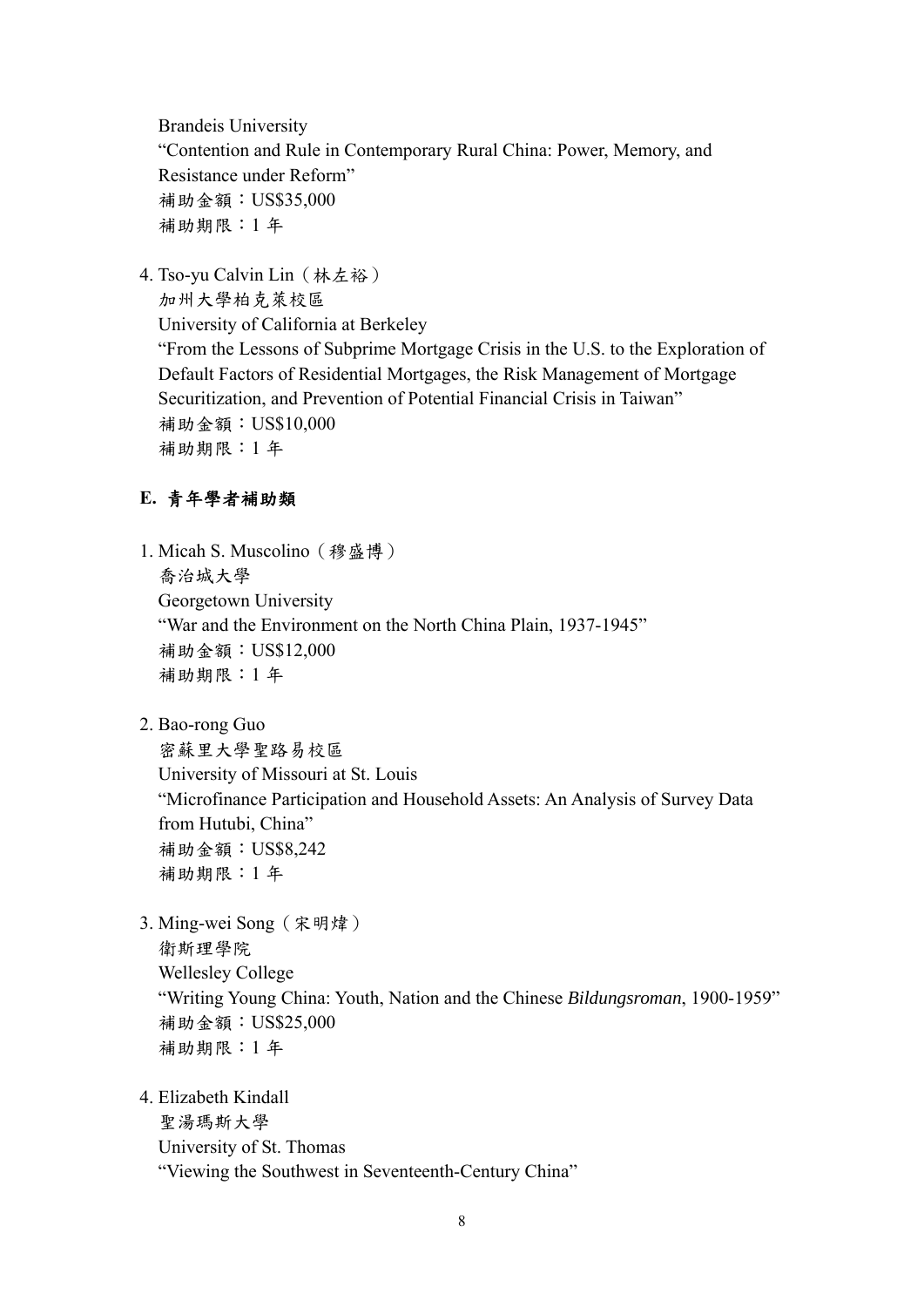補助金額:US\$12,600 補助期限:1 年 5. Victor Shih(史宗瀚) 西北大學 Northwestern University "Constructing Elite Political Stability: A Comparative Investigation of China and the Soviet Union" 補助金額:US\$25,000 補助期限:1 年 6. Kuang-yi Wen 福克斯契斯癌症中心 Fox Chase Cancer Center "Needs and Experience of Patients with Breast Cancer in Taiwan: The Development and User Testing of a Narrative Psychosocial Intervention" 補助金額:US\$21,000 補助期限:1 年 7. Elaine Liu 休士頓大學 University of Houston "Impact of International Marriage Migration: Evidence from Taiwan" 補助金額:US\$25,000 補助期限:5 個月 8. Mark R. E. Meulenbeld 威斯康辛大學麥迪遜校區 University of Wisconsin at Madison "Rethinking the Novel: The Theology, Narratives, and Rituals of Ming Dynasty Exorcists" 補助金額:US\$22,500 補助期限:9 個月 9. Yudru Tsomu(金紅梅)

勞倫斯大學 Lawrence University "Migration, Settlements and Community Formation: Han Chinese Immigrants in Eastern Tibet" 補助金額:US\$20,675 補助期限:1 年

10. Alexei Ditter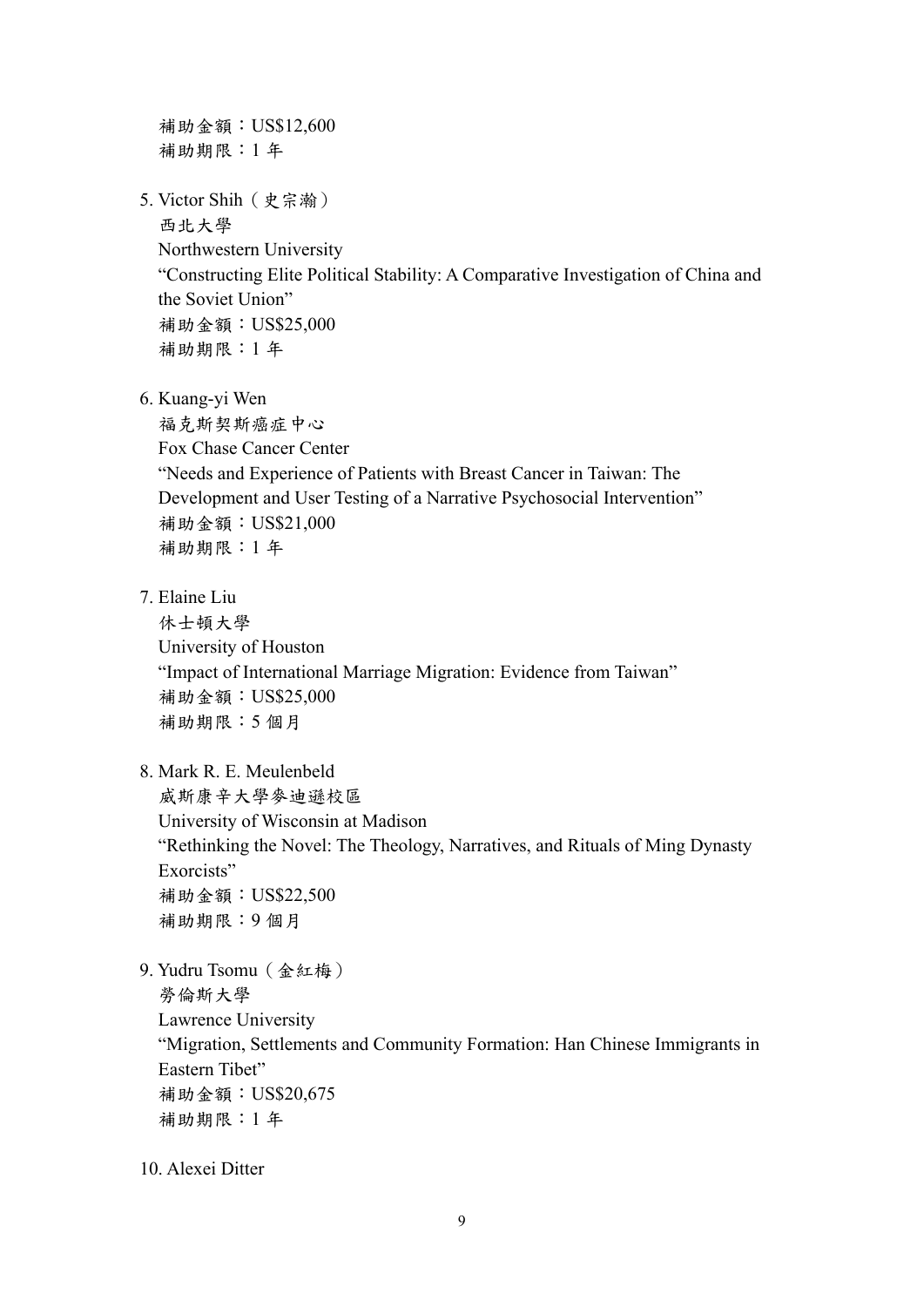里德學院 Reed College "Genre and the Transformation of Writing in the Tang Dynasty" 補助金額:US\$15,000 補助期限:1 年

## **F.** 專案補助類

1. Pauline Yu(余寶琳) 美國學術團體聯合會 American Council of Learned Societies 「委託 ACLS 辦理"The Comparative and Cross-Cultural Study of China"系列研 討會及出版計畫」 "CCK-ACLS Project for a Series of Scholarly Meetings, Conferences and Publications on 'The Comparative and Cross-Cultural Study of China'" 補助金額:US\$447,630 補助期限:3 年

#### **G.** 中華民國留學生博士論文獎學金類

```
1. Szu-ching Chang(張思菁)
  加州大學河濱校區
 University of California at Riverside 
  「與懷舊鄉愁共舞:台灣『傳統』舞蹈中的國族、性別,與身體記憶」
 "Dancing with/as/in Nostalgia: Nationality, Gender and Bodily Memory in 
 Taiwanese 'Traditional' Dance" 
 補助金額:US$15,000 
 補助期限:1 年
2. I-fen Huang(黃逸芬)
 布朗大學
 Brown University 
  「顧繡:從閨閣女紅到文化遺產」
 "Gu Family Embroidery in Late Imperial and Modern China: From Women's 
 Needlework to Culture Legacy" 
 補助金額:US$15,000 
 補助期限:1 年
```
3. Mei-yu Hsieh(謝美裕)

```
史丹佛大學
```
Stanford University

```
「建構漢家天下--以兩漢西北邊疆社會為中心之探討」
```
"Viewing the Han Empire from the Edge - 2nd Century BCE to 2nd Century CE"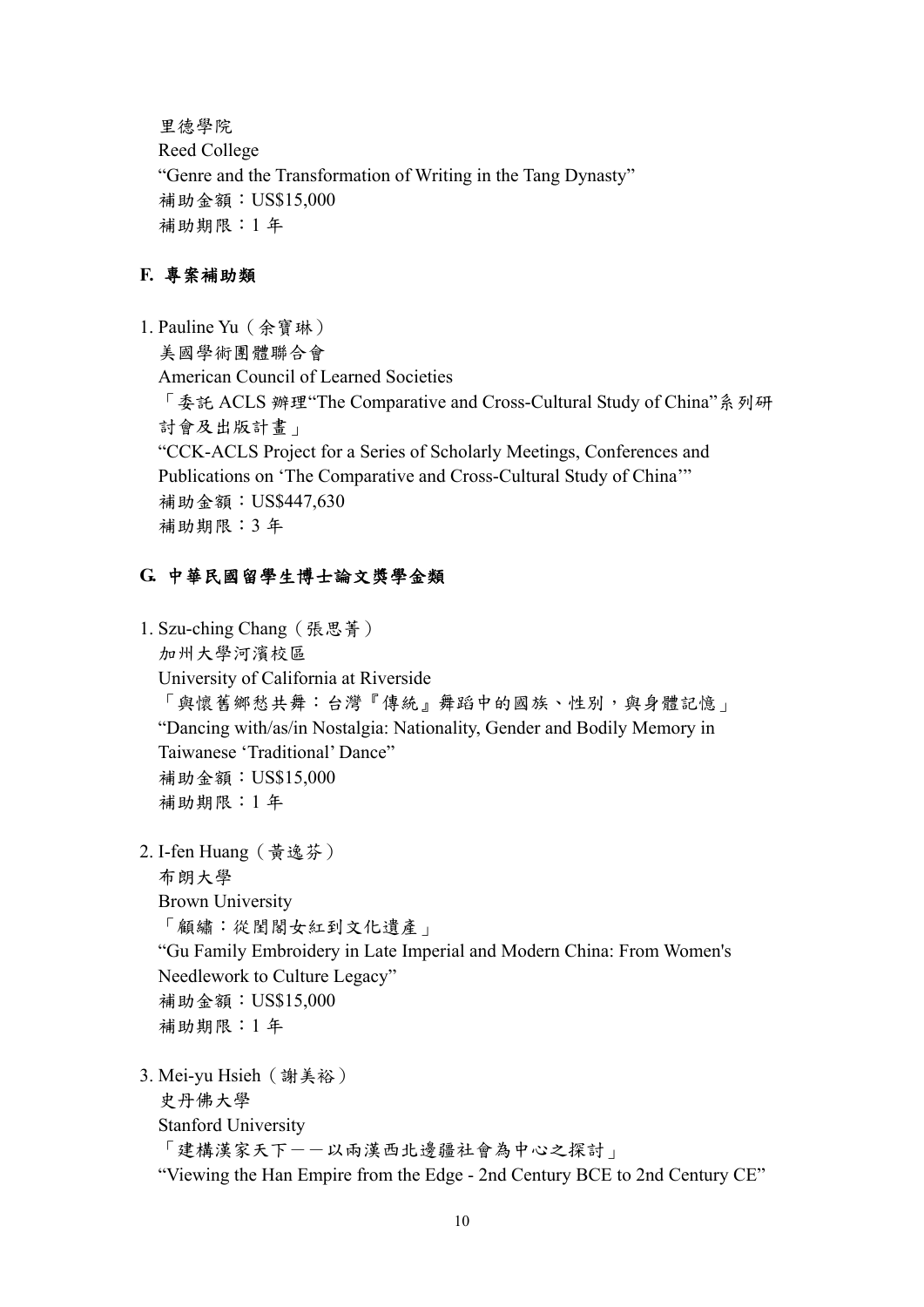補助金額:US\$15,000 補助期限:1 年 4. Hong-hong Tinn(鄭芳芳) 康乃爾大學 Cornell University 「臺灣引進數位電子計算科技的歷史--數位電子計算科技與發展論述的相 互建構」 "Tinkering with Computers, Constructing a Developing Country: The History of Digital Computing in Taiwan, 1945-1985" 補助金額:US\$15,000 補助期限:1 年 5. Yu-tsuen Hsu(徐雨村) 亞伯達大學 University of Alberta 「海外華人的跨國連結與文化認同:以馬來西亞砂拉越詩巫的華人社群為例」 "Transnational Network and Cultural Identity in a Chinese Diaspora Society in Sibu, Sarawak, Malaysia" 補助金額:US\$15,000 補助期限:1 年 6. Yu-ying Hu(胡郁盈) 印地安納大學布魯明頓校區 Indiana University at Bloomington 「跨國文化與性/別展演--從 T 婆認同的公眾文化能見度探討台灣在文化全 球化之下的性/別意識變遷」 "Performing Sexuality Transnationally: Debating the Mainstream Visibility of Female Non-Normative Gender Identity and Lesbian Culture in Taiwan" 補助金額:US\$15,000 補助期限:1 年 7. Hsiang-ning Wang(王祥寧) 印地安納大學布魯明頓校區 Indiana University at Bloomington 「移動中的認同:台灣青少年跨兩岸下的越界移民、教育,與國家認同過程的 探討」 "Identity on the Move: An Exploration of Taiwanese Adolescent Cross-Strait Transmigration, Education, and Identification" 補助金額:US\$15,000 補助期限:1 年

8. Hsin-chao Wu(吳幸釗)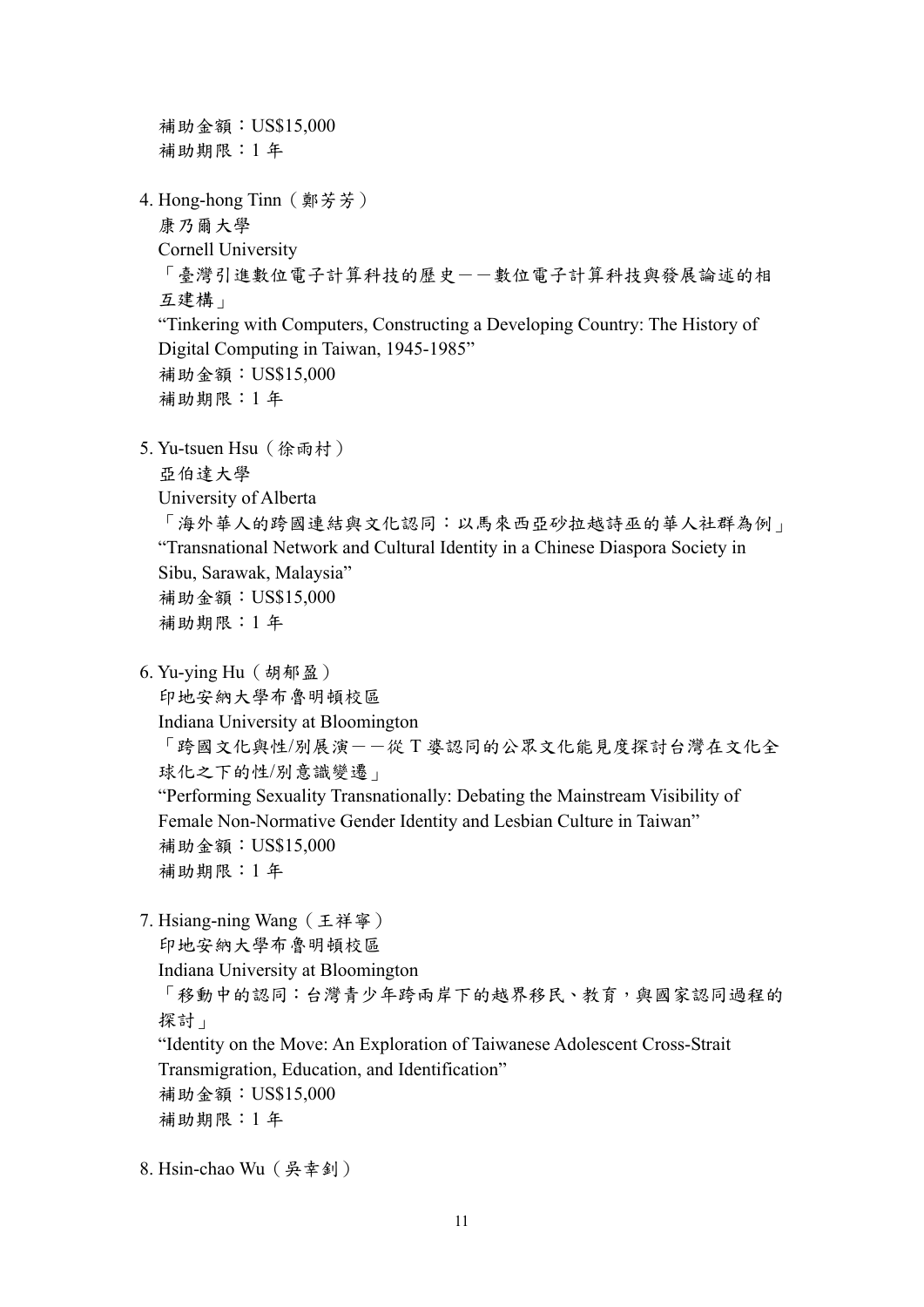哈佛大學

Harvard University

「地方傳統再造:藉由比較三個福建農村社區探索文化傳承的社會機制」 "Remaking Local Tradition: Exploring the Social Mechanism of Cultural Transmission through Comparing Three Villages in Fujian Province, China (1970s-2009)" 補助金額:US\$15,000 補助期限:1 年

9. Yen-ting Chen (陳彥廷) 哈佛大學

Harvard University

「健保總額支付制度下醫療院所的策略行為:集體行動難題的分析」 "Strategic Provider Behavior under Global Budget System: An Analysis of Collective Action Problem" 補助金額:US\$15,000 補助期限:1 年

10. Cheng-yun Chang(張正昀) 堪薩斯州立大學 Kansas State University 「中國義戰思想與用兵決策」 "Chinese Righteous War Tradition and China's Use of Force" 補助金額:US\$15,000 補助期限:1 年

11. Tse-hsin Chen (陳澤鑫) 密西根州立大學 Michigan State University 「選舉制度對政治代表性影響之探討」 "How Do Electoral Systems Affect Representation?" 補助金額:US\$15,000 補助期限:1 年

12. Hsiao-chi Hsu(徐筱琦) 華盛頓大學 University of Washington 「民主國家的衝突外交:1988 年以來台灣的大陸政策分析」 "Why Does a Democracy Prefer Confrontation? Taiwan's Foreign Policy toward China since 1988" 補助金額:US\$15,000 補助期限:1 年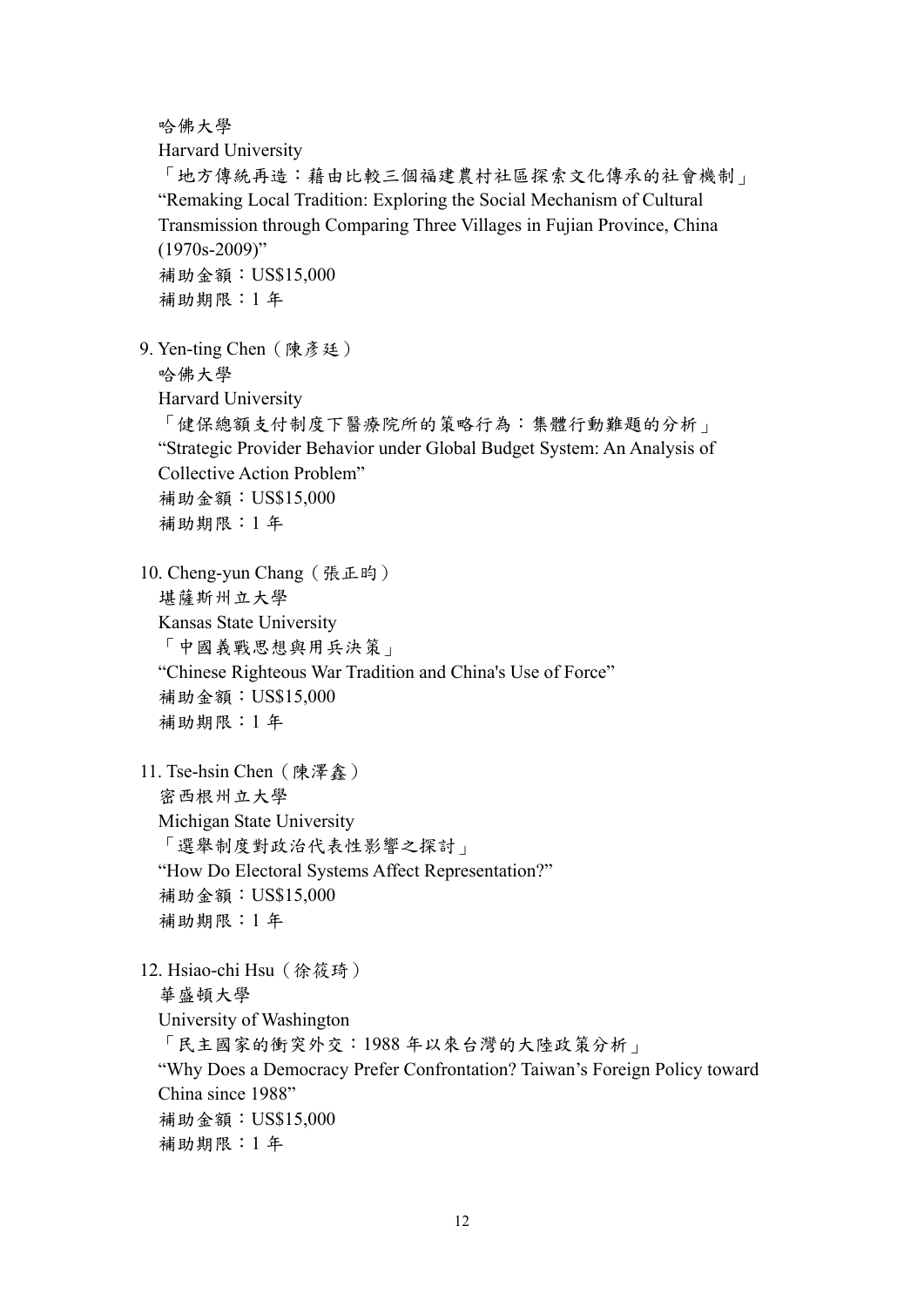13. Tz-chun Cheng(鄭子俊) 加州大學柏克萊校區 University of California at Berkeley 「由訴訟出資者觀點論證券詐欺訴訟制度之建構:公益與私益之間」 "From Litigation Entrepreneurs to Social Entrepreneurs - Proposing a Public-Interest-Oriented Private Securities Enforcement Regime" 補助金額:US\$15,000 補助期限:1 年

#### **●**候補

#### **(a)**人文學科組

1. Po-yi Hung(洪伯邑)(人文學科組備取 2)

威斯康辛大學麥迪遜校區

University of Wisconsin at Madison

「茶、古道與地景空間的關係性:論當代西南中國地方建構中的市場、國家與 少數民族」

"Relational Landscapes of Tea: Markets, the State, and Ethnic Minorities in the Place-Making of Southwest China"

# **(b)**社會科學組

- 1. Yi-hsiu Kung(龔意琇)(社會科學組備取 2) 德拉瓦大學 University of Delaware 「全球城市之建築能源治理--上海商業建築部門之個案研究」 "Building Energy Governance in Global Cities - A Case Study of Shanghai's Commercial Building Sector"
- 2. Shih-yang Kao(高世揚)(社會科學組備取 4) 加州大學柏克萊校區 University of California at Berkeley 「垃圾與城市:北京市固體廢棄物的歷史地理研究」 "Garbage and the City: Historical Geography of Beijing's Solid Waste Stream"
- 3. Yi-chun Lin(林義鈞)(社會科學組備取 5) 羅格斯大學 Rutgers University 「結構性競爭型國家--台灣面對中國大陸融入全球體系的國家機器轉型特 徵」

"The Transformation of Taiwan into a Structural Competition-State Facing China's Integration into the Global Community"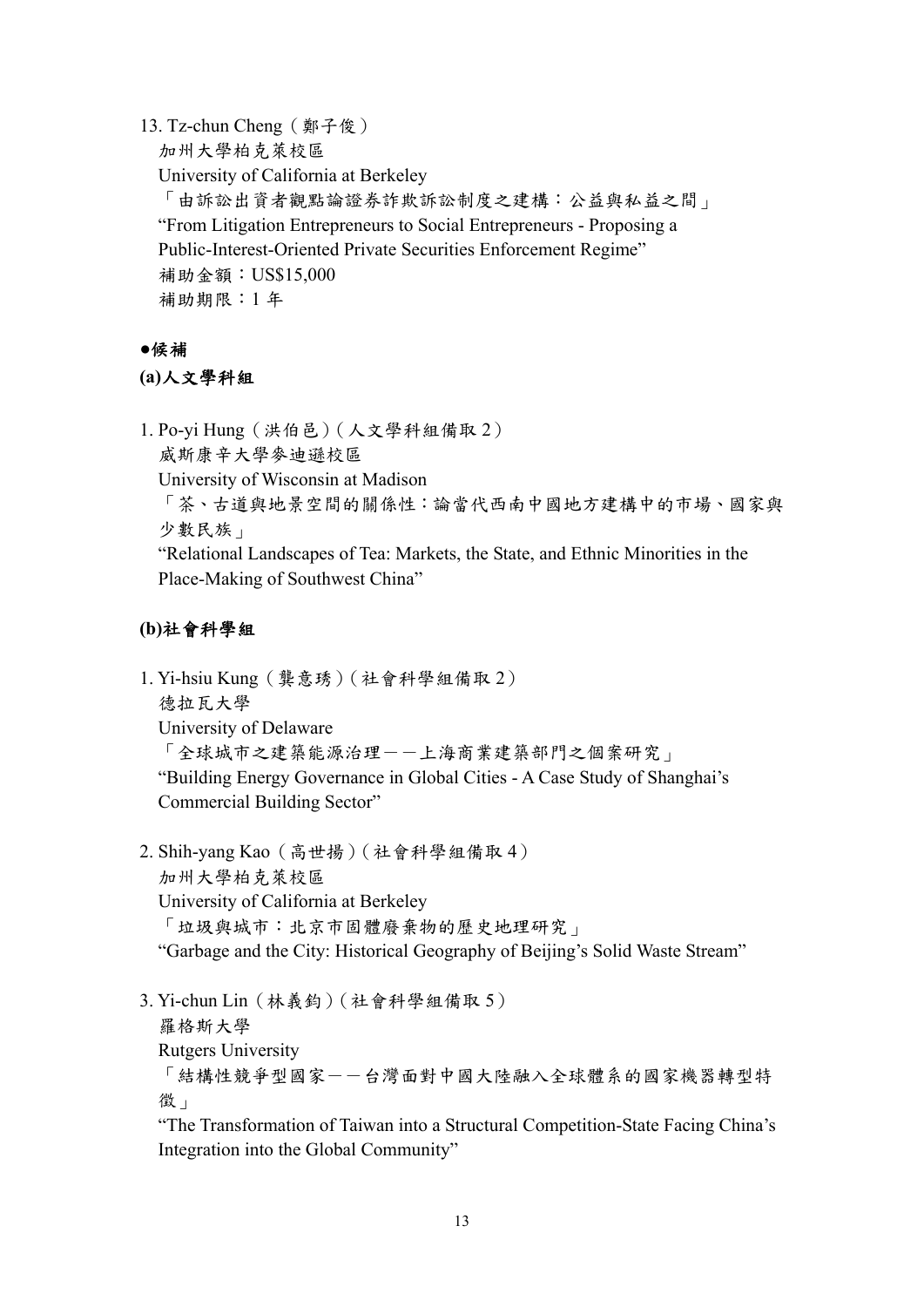4. Ching-yu Chang(張慶玉)(社會科學組備取 7) 佛羅里達大學 University of Florida 「台灣女性空服員民族誌:一個性別化職業中的女性勞動、情緒與家庭」 "Doing Gender, Doing Gendered Emotion: A Feminist Ethnography of Taiwanese Female Flight Attendants' Work and Family Lives"

# **H.** 博士論文獎學金類

1. Joyman Lee

耶魯大學

Yale University

"The Study of Economics in Republic of China: Ties with the State and with Japan, 1920-1935" 補助金額:US\$15,000

補助期限:1 年

2. Kristy Shih

加州大學河濱校區

University of California at Riverside

"Challenging Cultural Essentialism: Gender, Solidarity, and Constructed Meanings among Mothers, Sons, and Daughters-in-law in Chinese and Chinese American Families"

補助金額:US\$15,000 補助期限:1 年

3. Chiew-hui Ho

史丹佛大學

Stanford University

"Tales of the Diamond Sūtra: Buddhism on the Ground in Medieval China" 補助金額:US\$15,000 補助期限:1 年

4. Ya Zuo

普林斯頓大學 Princeton University "Capricious Destiny: Shen Gua (1031-1095 C.E.) and His Age" 補助金額:US\$15,000 補助期限:1 年

5. Cheng David Chang(常 成) 加州大學聖地牙哥校區 University of California at San Diego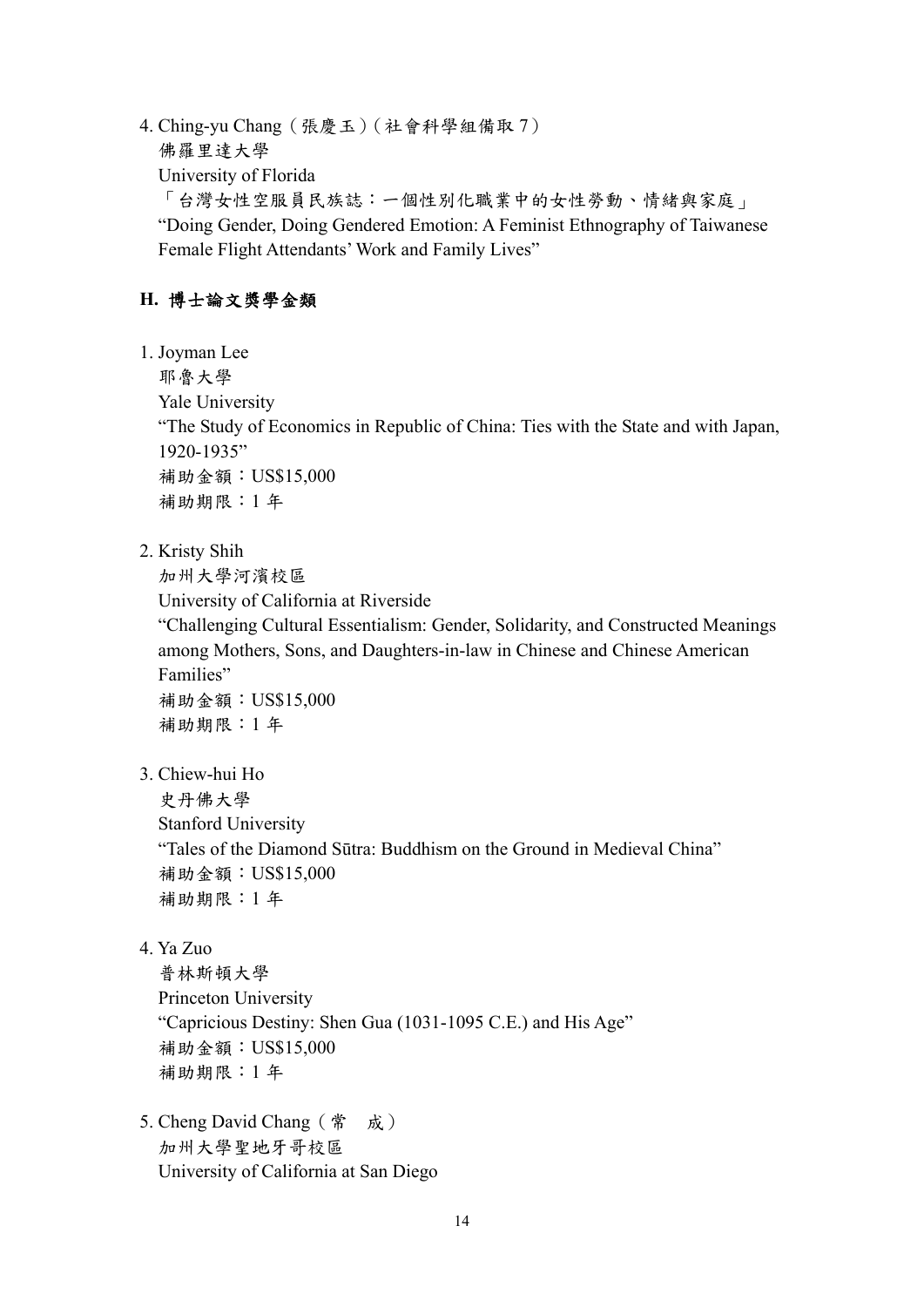"Huijia (To Return Home): Conflicting Meetings of Home and Freedom in the 'Voluntary Repatriation' of Chinese POWs in the Korean War" 補助金額:US\$15,000 補助期限:1 年

6. Susan Andrews

哥倫比亞大學 Columbia University "Replicating Replicas: The Conjured Temple Traditions of Mount Wutai" 補助金額:US\$15,000 補助期限:1 年

7. Hsiao-pei Yen

哈佛大學 Harvard University "Discovering China: Science, Imperialism, and Nationalism in Chinese Frontier" 補助金額:US\$15,000 補助期限:1 年

8. Jennifer Fang

德拉瓦大學 University of Delaware "Beyond Chinatown: Negotiating Chinese American Identity in Suburban America" 補助金額:US\$15,000 補助期限:1 年

9. Elaine Wong

德州大學聖安東尼奧校區 University of Texas at San Antonio "Visual Approaches in Poetry: A Dialogue with the Chinese Ideogram" 補助金額:US\$15,000 補助期限:1 年

10. Misha Tadd

波士頓大學 Boston University "*Heshang Gong's Commentary on the Daodejing*: Body-State Correlation and the Transformation of Daoism" 補助金額:US\$15,000 補助期限:1 年

11. Joshua Hill 哈佛大學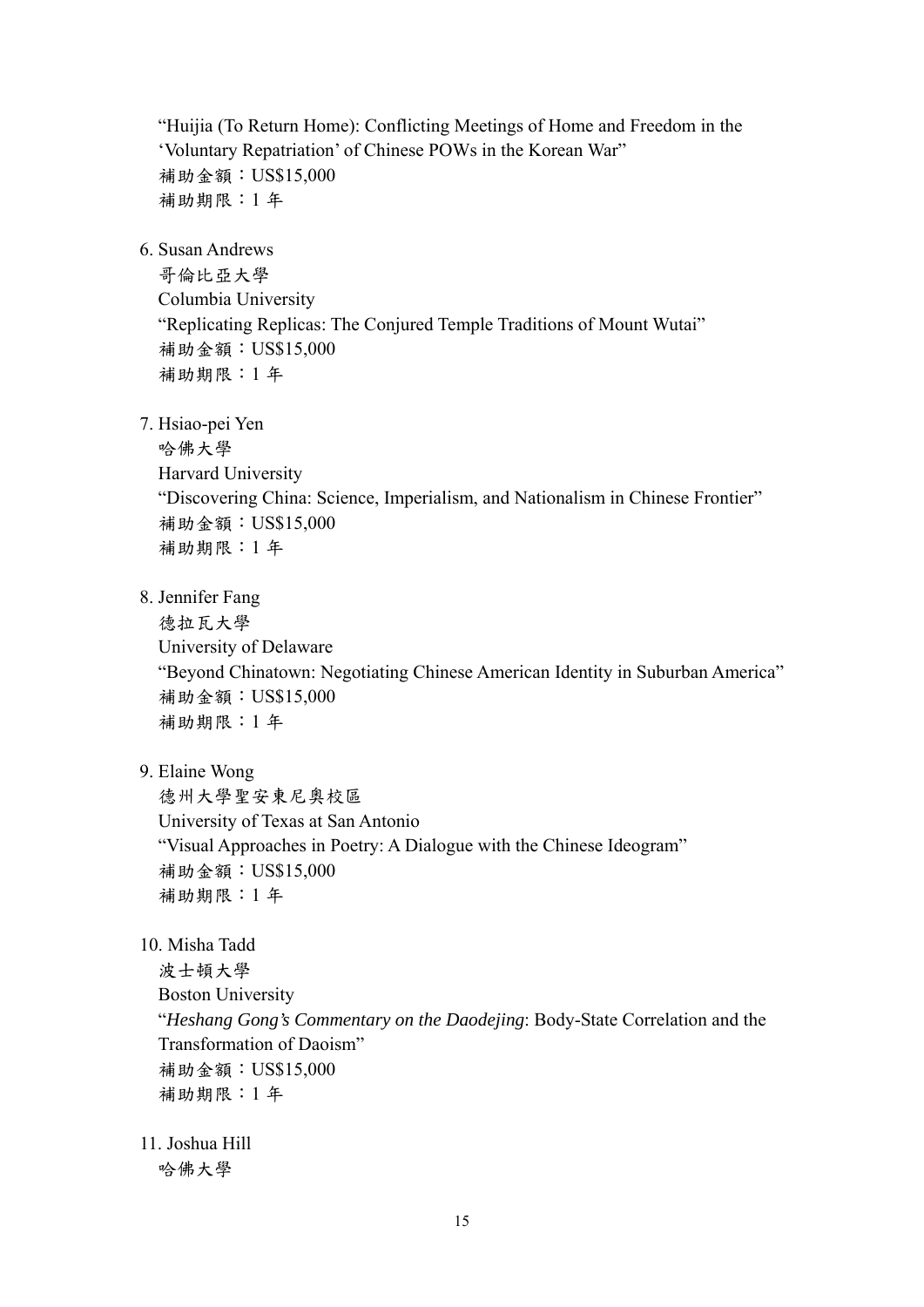Harvard University "Elections and Chinese Political Culture, 1909-1953" 補助金額:US\$15,000 補助期限:1 年 12. Xiao-bo Lu(呂曉波) 耶魯大學 Yale University "The Political Origin and Consequences of Inequality of Opportunity" 補助金額:US\$15,000 補助期限:1 年 13. Jonathan Pettit (裴玄錚) 印地安納大學布魯明頓校區 Indiana University at Bloomington "Treading on Divinity: Saints and Temple Gardens in Medieval China" 補助金額:US\$15,000 補助期限:1 年 14. Timothy S. Rich 印地安納大學布魯明頓校區 Indiana University at Bloomington "Institutional Effects of Mixed Majoritarian Systems: A Multi-level Analysis of Asian Electoral Reforms" 補助金額:US\$15,000 補助期限:1 年 15. Joseph M. Segar 史丹佛大學 Stanford University "The Grey City: Working the Fringes of China's New Urban Economy" 補助金額:US\$15,000 補助期限:1 年 16. Jia-yao Han 匹茲堡大學 University of Pittsburgh "Global Vision and Intension: Chinese Encounters with the Nomads in the Eastern Zhou China (771-221 BCE)" 補助金額:US\$15,000 補助期限:1 年

17. Ke Li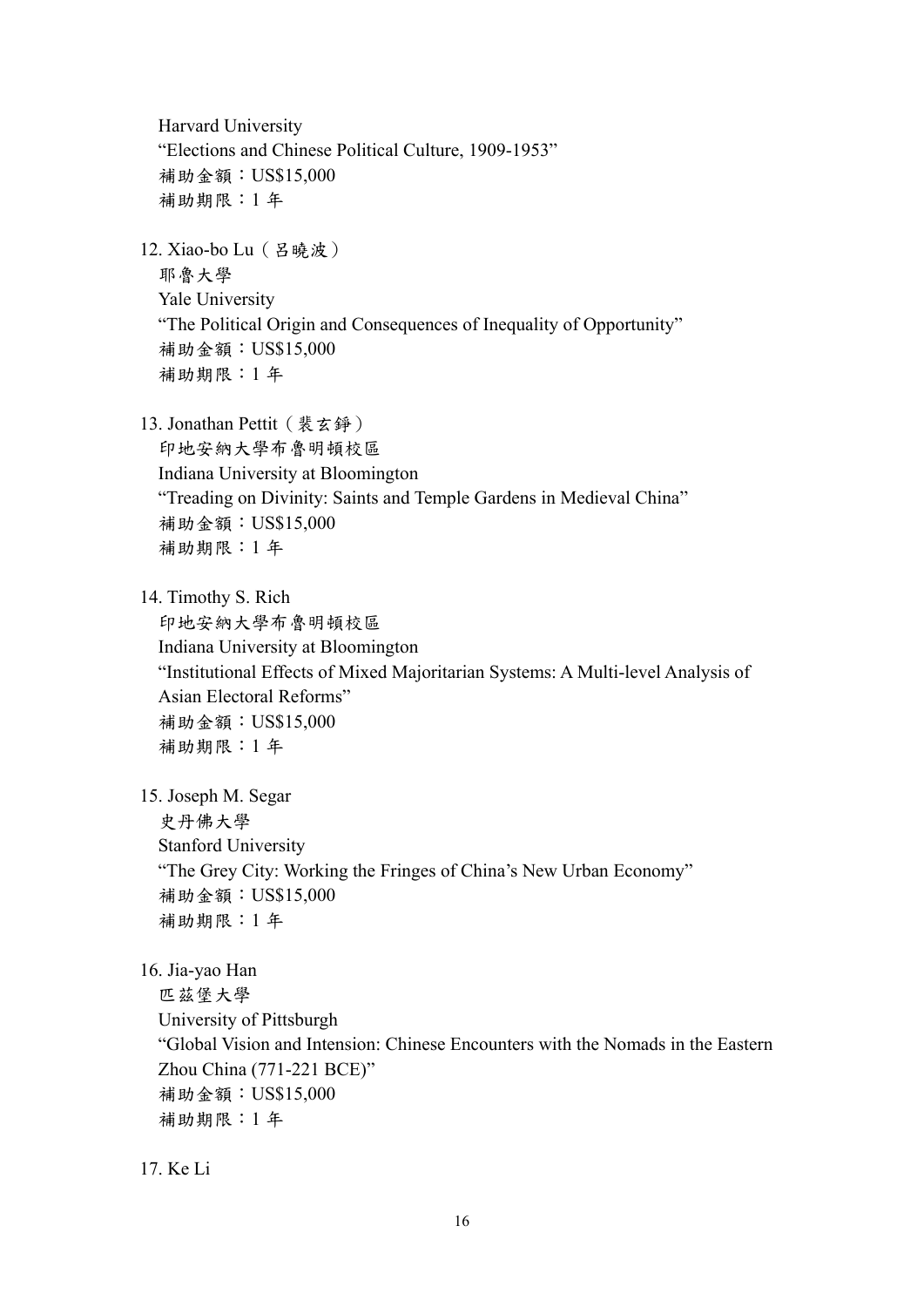印地安納大學布魯明頓校區 Indiana University at Bloomington "Seeking Divorce in the Countryside: Marital Grievances, Dispute Resolutions, and Gender Inequalities in Contemporary China" 補助金額:US\$15,000 補助期限:1 年

18. Ming-ran Tan

多倫多大學 University of Toronto "Crisis and Hermeneutics: Wang Fuzhi's Interpretation of Confucian Classics in a time of Radical Change from Ming to Qing Dynasty" 補助金額:US\$15,000 補助期限:1 年

# **I.** 加拿大亞洲研究協會博士後研究獎助金類

1. Xin Huang

英屬哥倫比亞大學 University of British Columbia "The 'Taming' of Maoist Women: Changing Representations of Gender in China in Personal Photo Albums" 補助金額:US\$17,532 執行期限:1 年

# **J.** 加拿大亞洲研究協會博士論文獎學金類

1. Anna Belogurova

英屬哥倫比亞大學 University of British Columbia "Minzuguoji: Nationalist Internationalism among Chinese Revolutions in Malaya (1927-1942)" 補助金額:US\$9,740 執行期限:1 年

2. Fan Lin

麥基爾大學 McGill University "Rethinking Historical Geography in Early Republican China through *The Evolution of Chinese Geography*" 補助金額:US\$9,740 執行期限:1 年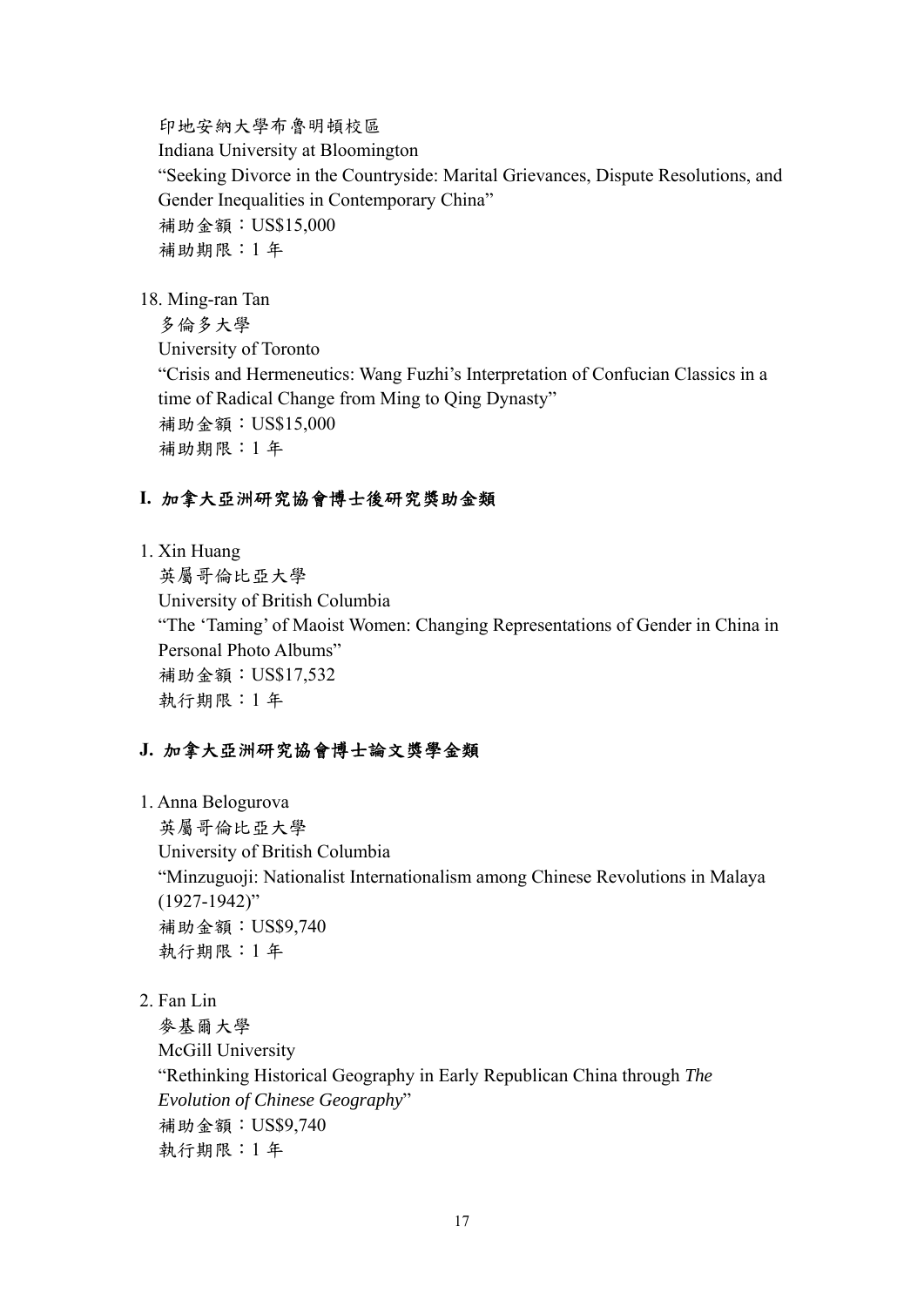# 歐洲地區獎助名單 キャンプ アンチャン エンジェン エンジェン エンジェン エンチェック

(按申請案收件順序排列)

#### **A.** 學術機構補助類

1. Frank Kraushaar

拉脫維亞大學 University of Latvia (Latvia) "Research Center for East Asian Studies at the National Library of Latvia (support during the formative stage)" 補助金額:€50,000 執行期限:3 年

#### **B.** 研究計畫類

1. Ian Taylor

英國聖安德魯斯大學 University of St. Andrews (UK) "Chinese Special Economic Zones in Africa: Catalysts for Development?" 補助金額:€17,000 補助期限:3 年

2. Yik-chan Chin

英國牛津大學 University of Oxford (UK) "Researching Law in Society in China: The Interplay between the Law and Media in Defamation Litigation (1992-2009)" 補助金額:€60,000 補助期限:2 年

3. Philip Clart(柯若樸)

德國萊比錫大學 University of Leipzig (Germany) "Text and Context: Redemptive Societies in the History of Religions of Modern and Contemporary China" 補助金額:€60,000 補助期限:3 年

4. Christian Henriot(安克強) 法國國家科學研究院 Centre National de la Recherche Scientifique (France) "'Cities in Turmoil': Historical GIS and Urban Life in Four Chinese Cities in the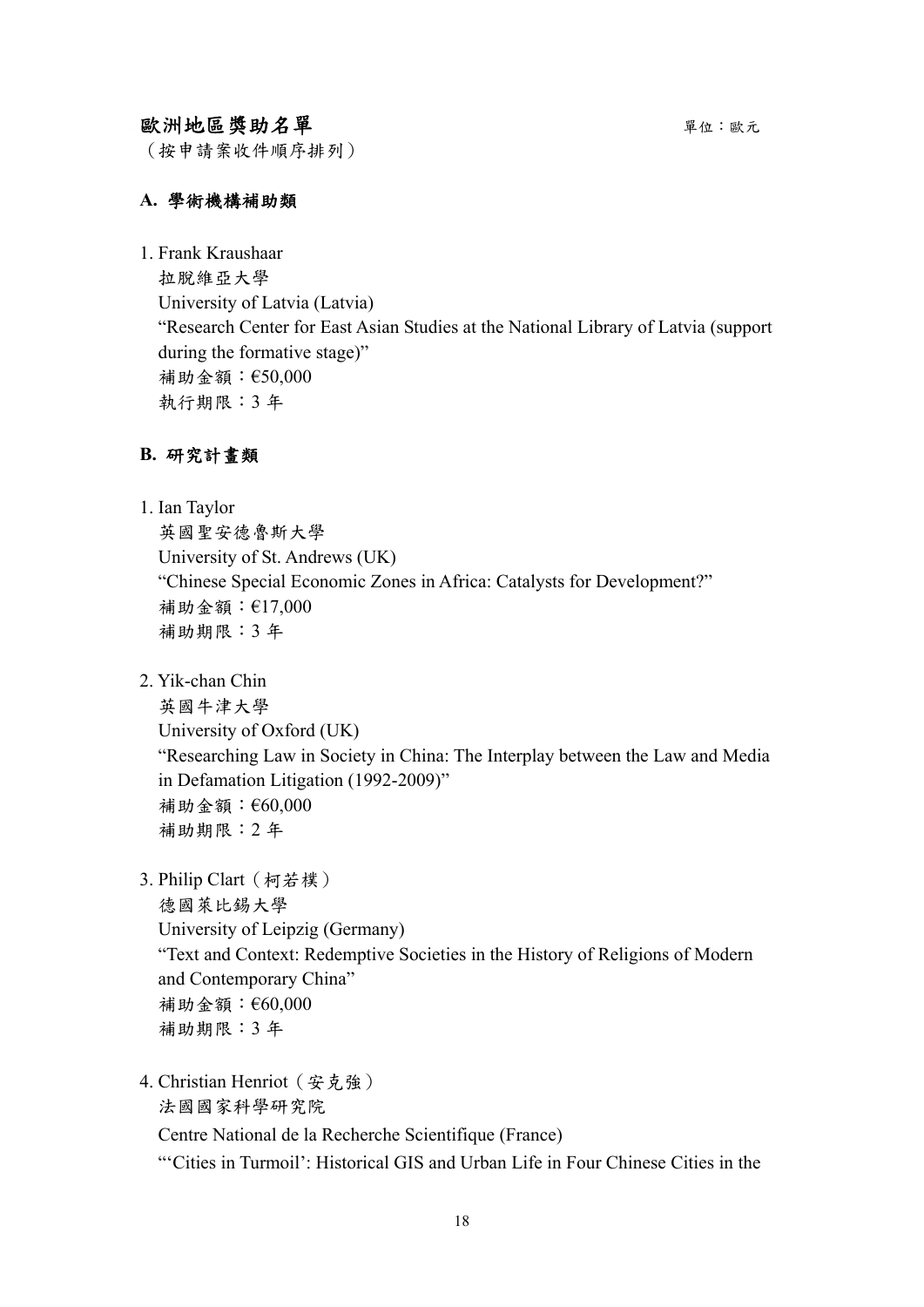Late Qing and Republican Period" 補助金額:€60,000 補助期限:2 年

## **C.** 學術研討會類

- 1. Melanie Trede 德國海德堡大學 Heidelberg University (Germany) "Living Legacies: The History of East Asian Art Reconsidered" 補助金額:€14,000 執行期限:1 年
- 2. Volker Scheid

英國西敏寺大學 University of Westminster (UK) "The (After)Life of Traditional Knowledge: The Cultural Politics and Historical Epistemology of East Asian Medicine" 補助金額:€20,000 執行期限:1 年

## **D.** 出版補助類

- 1. Henning Klöter (韓可龍) 德國波鴻魯爾大學 Ruhr-Universität Bochum (Germany) "*The Language of the Sangleys: A Chinese Vernacular in Missionary Sources of the Seventeenth Century*" 補助金額:€3,000 執行期限:1 年
- 2. Adele Schlombs

德國科隆東亞藝術博物館 Museum of East Asian Art in Cologne (Germany) "*New Perspectives in the Study of East Asian Art History: A Festschrift for Lothar Ledderose*" 補助金額:€6,000 執行期限:1 年

3. Patrice Fava(范 華) 法國遠東學院 École française d'Extrême-Orient (France) "*Aux portes du ciel, la statuaire taoïste du Hunan*"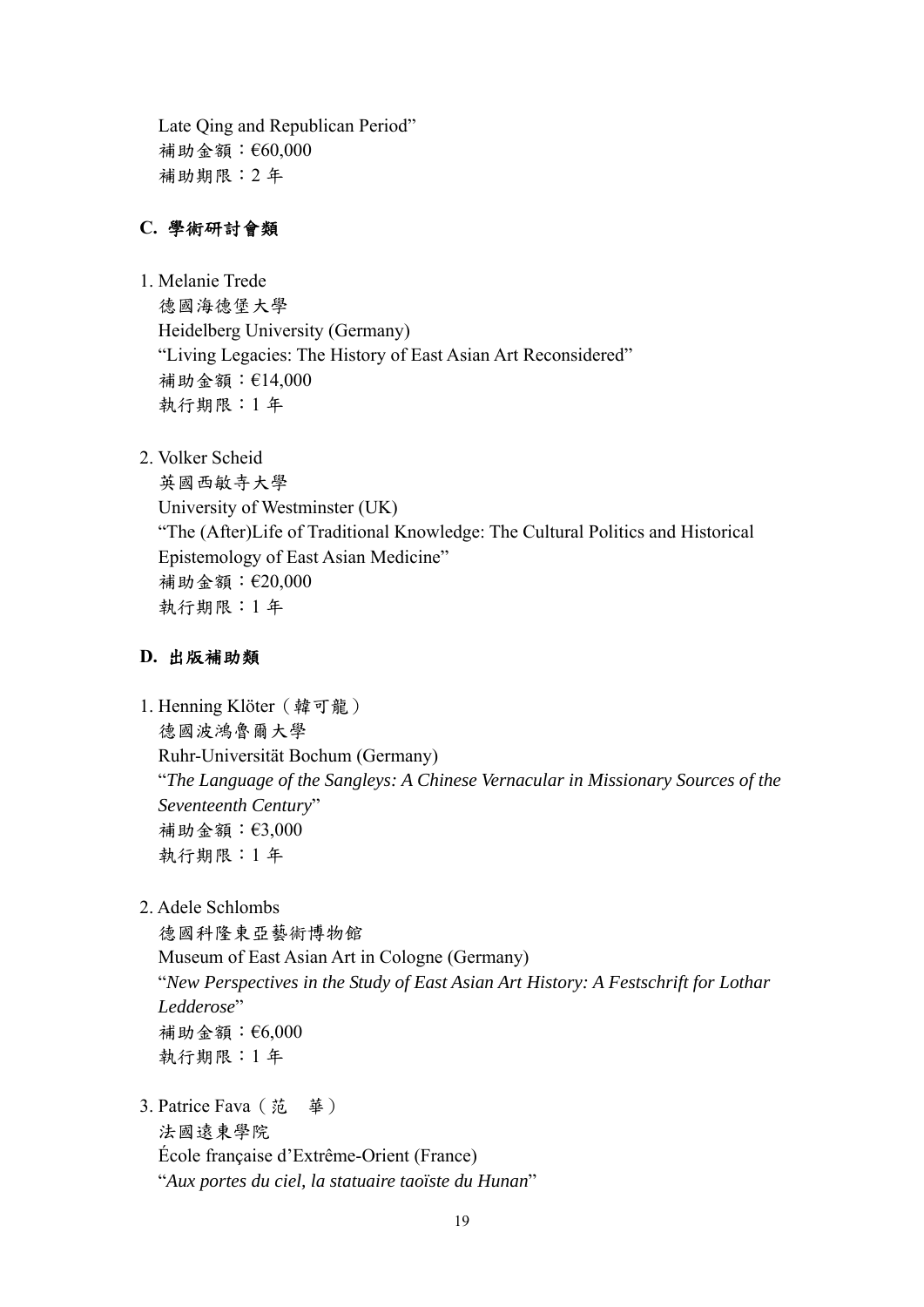補助金額:€10,000 執行期限:1 年

#### **E.** 專案補助類

- 1. Brunhild Staiger 歐洲漢學學會 European Association for Chinese Studies "EACS Biannual Conference" 補助金額:€12,000 補助期限:1 年
- 2. Brunhild Staiger

歐洲漢學學會 European Association for Chinese Studies "EACS Young Scholar Award" 補助金額:€3,000 補助期限:1 年

3. Brunhild Staiger 歐洲漢學學會 European Association for Chinese Studies "EACS Library Travel Grants" 補助金額:€30,000 補助期限:3 年

#### **F.** 中華民國留學生博士論文獎學金類

- 1. Shih-chen Chao(趙詩忱) 英國曼徹斯特大學 University of Manchester (UK) 「邁向想像國度:華文網路文學世界中的網路小說、迷文化,與流動性的身分 認同」 "Toward an 'Imagined Community': Internet Fiction, Fandom, and the Flowing Identity in the Chinese Online Literary Sphere" 補助金額:€12,000 補助期限:1 年 2. Jui-yin Chao(趙睿音) 英國曼徹斯特大學
	- University of Manchester (UK) 「陌生文本,豐富旁白:安潔拉.卡特小說在臺譯本譯註中呈現的社會文化資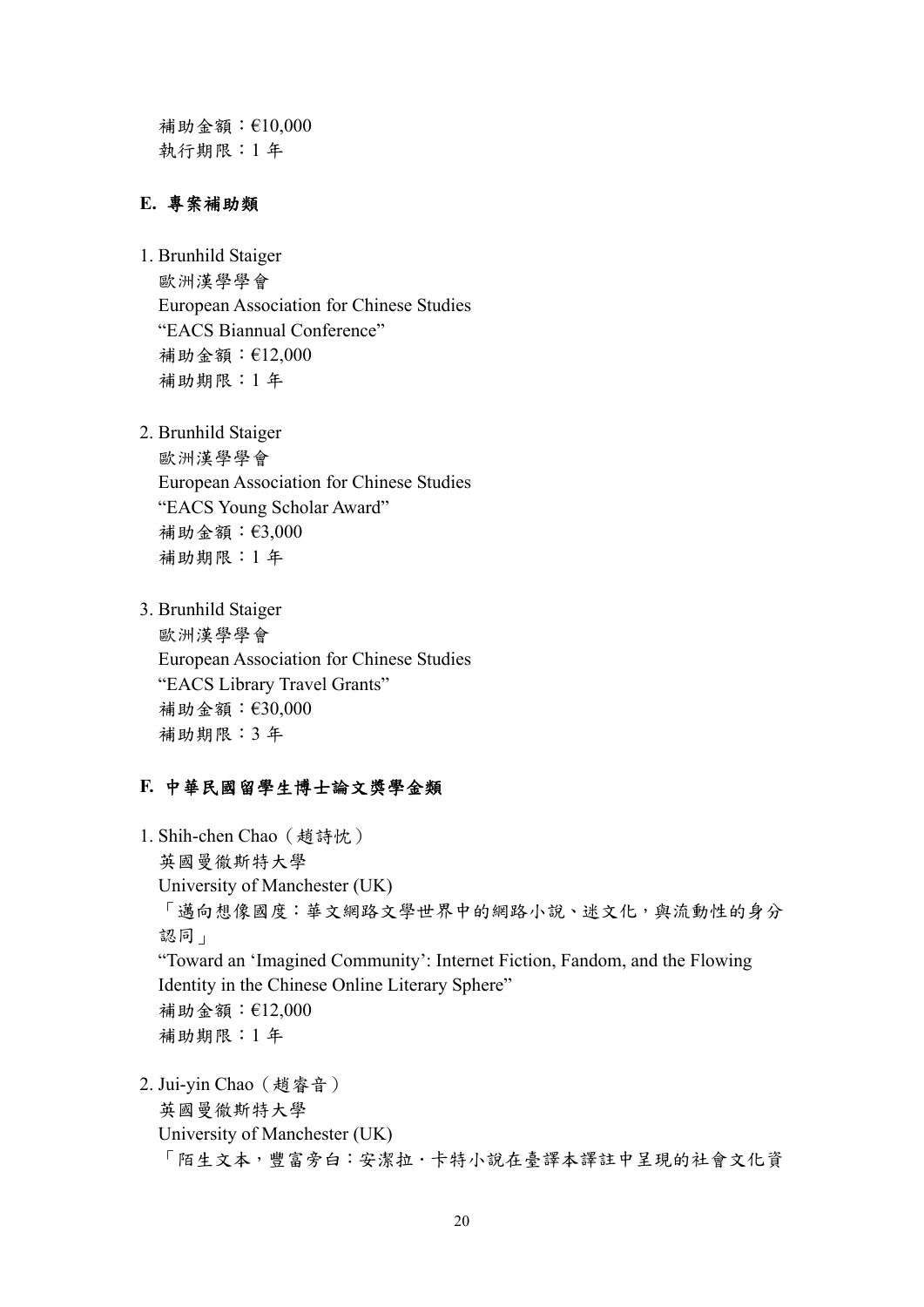本流動」

"Translational Footnotes and the Positioning of Unfamiliar Literature: Translations of Angela Carter's Fiction in Taiwan" 補助金額:€12,000 補助期限:1 年

3. Wei-chung Cheng(鄭維中)

荷蘭萊頓大學

Leiden University (The Netherlands)

「海商王侯與王室商人:環東、南中國海域華商跨國商業網絡之起源  $(1636-1683)$ 

"Merchant Prince and King's Merchant: The Origin of Overseas Chinese Trans-National Entrepreneurial Network around East and South China Sea  $(1636 - 1683)$ "

補助金額:€12,000 補助期限:1 年

4. Pei-chien Wu(吳佩謙)

英國倫敦大學亞非學院

- SOAS, University of London (UK)
- 「邊緣族群的可能性;建構馬來西亞華人穆斯林身分認同」
- "The Freedom of Marginality: Negotiating Chinese Muslim Identity in Malaysia" 補助金額:€12,000 補助期限:1 年
- 5. I-chieh Fang(方怡潔)

英國倫敦大學政經學院

- LSE, University of London (UK)
- 「自主、關係及認同:在經濟特區裡長大成人並學會作交換」

"Autonomy, Guanxi and Identity: Learning Exchange while Growing Up in a Special Economic Zone" 補助金額:€12,000

補助期限:1 年

6. Shao-yu Huang(黃少妤) 英國愛丁堡大學 University of Edinburgh (UK) 「網絡城市的微空間:以多重尺度看台北後大都會現象」 "Microspaces of the Network City: Multi-Scaling the Taipei Post-Metropolis" 補助金額:€12,000 補助期限:1 年

7. Cheng-wei Liu(劉正威)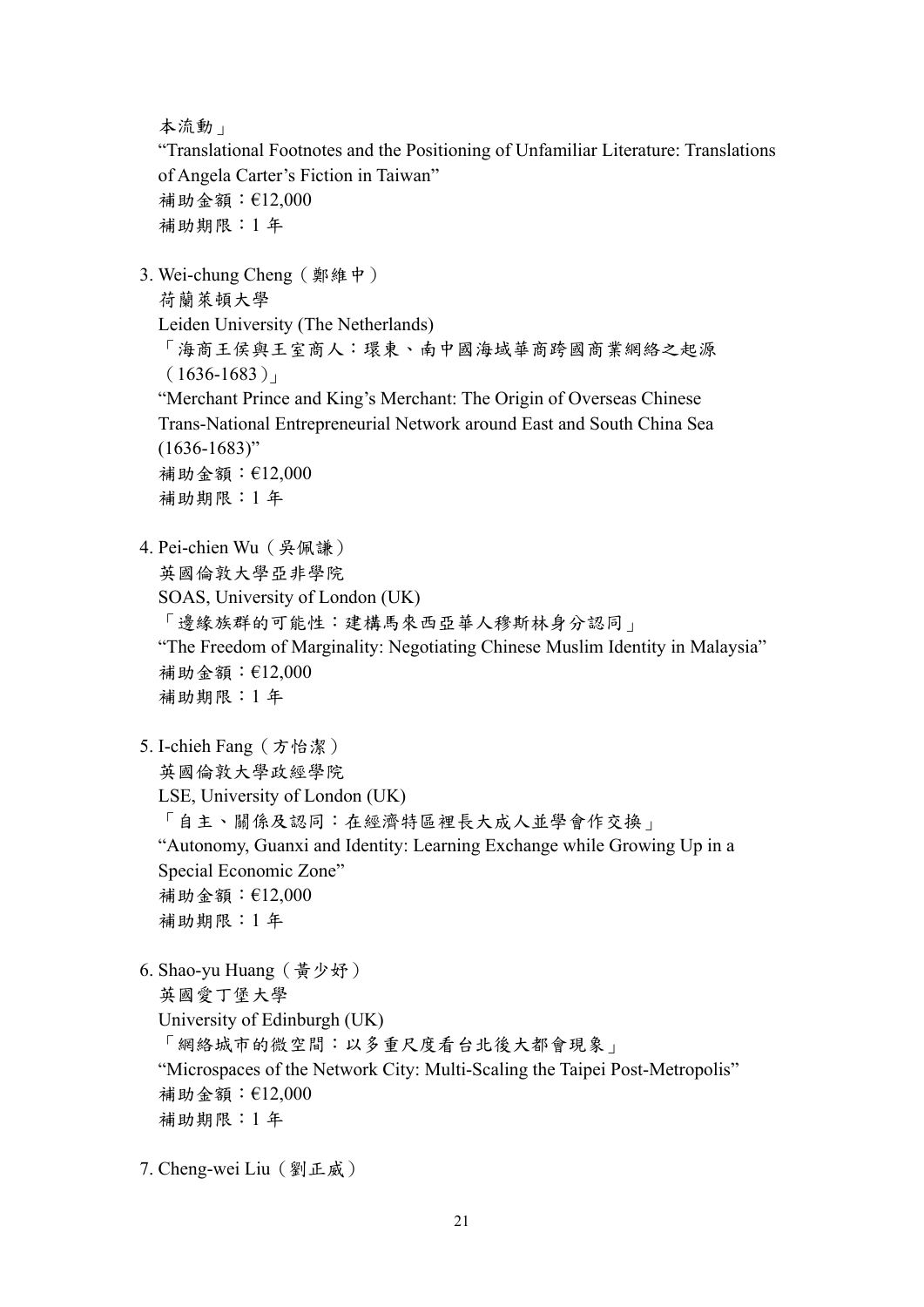英國劍橋大學

University of Cambridge (UK) 「『機遇成功』與『運氣』的反事實思考過程對因果判斷與決策的影響:一個 跨文化的比較研究」 "How the Counterfactual Thinking Process of Chance Successes and Luck Influence Causal Judgment and Decision-Making: A Cross-Cultural Study" 補助金額:€12,000 補助期限:1 年

8. Chun-wei Lin(林俊偉) 英國羅浮堡大學 Loughborough University (UK) 「從民主社會過渡歷程中再探公共廣播之實踐-一全球公廣潮流中的台灣經 驗」 "Public Service Broadcasting in a Transitional Society - Lessons from the Taiwanese Experience" 補助金額:€12,000 補助期限:1 年

#### **●**候補

**(a)**人文學科組

- 1. Yi-jui Wu(吳易叡)(人文學科組備取 1) 英國牛津大學 University of Oxford (UK) 「心理創傷的跨文化脈絡研究:以戰後台灣為例」 "Transforming Psychological Trauma in Post-War Taiwan"
- 2. Chih-i Lai(賴芷儀)(人文學科組備取 3) 英國倫敦大學大學學院 UCL, University of London (UK) 「設計台灣:從竹工藝談當代設計中人與物的關係」 "Crafting Taiwan through Design"
- 3. Chia-chi Lin(林嘉琪)(人文學科組備取 4) 荷蘭奈美根大學 Radboud University Nijmegen (The Netherlands) 「歐亞社會中的女性戶主」 "Female-Headed Household in Eurasis Society"

#### **(b)**社會科學組

1. Li-wen Shih(施麗雯)(社會科學組備取 3)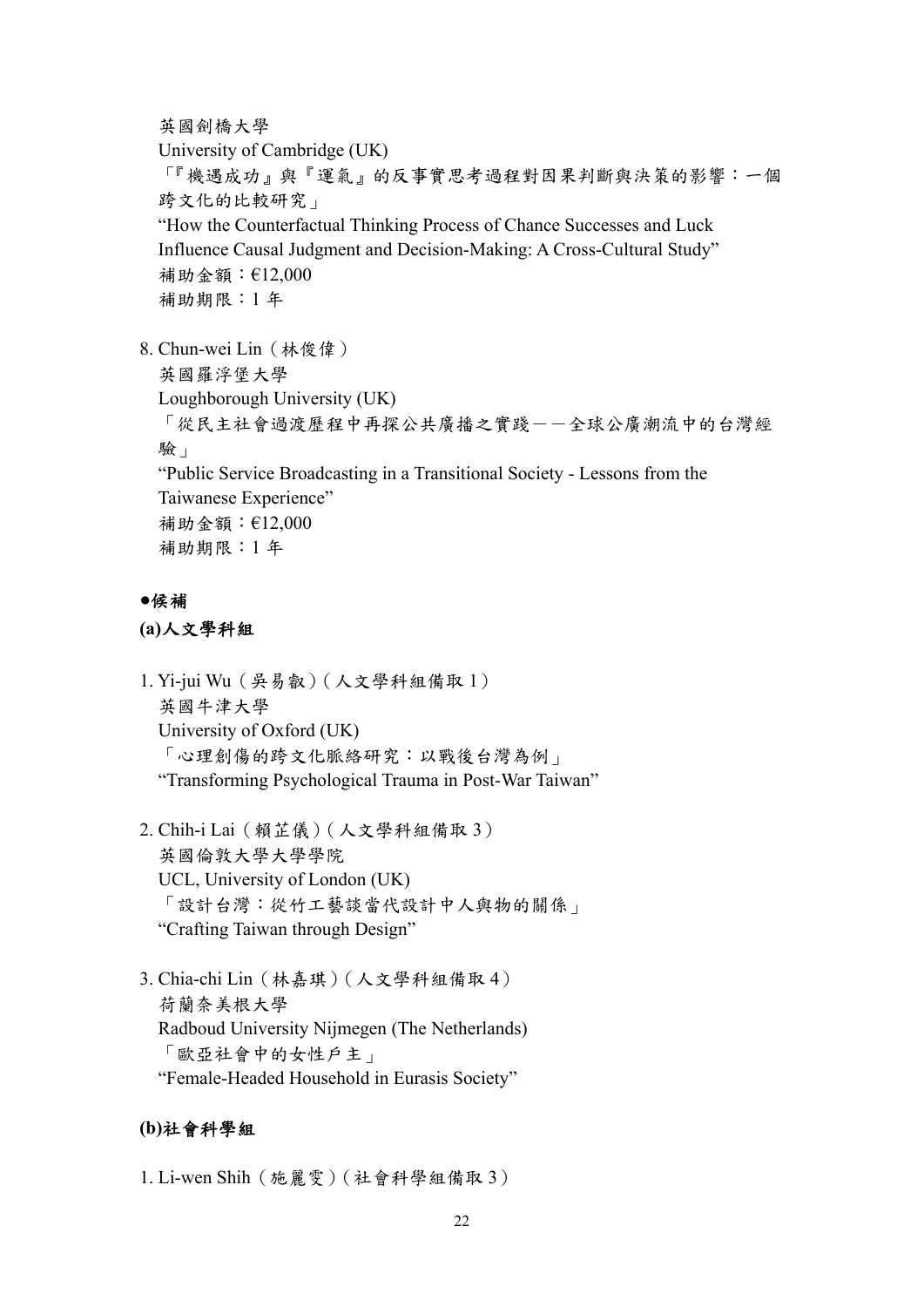英國蘭開斯特大學 Lancaster University (UK) 「喜悅與焦慮:台灣懷孕女性的產前篩檢與檢測個案研究」 "Enacting Pleasure and Anxiety in Prenatal Screening and Testing"

2. Jo-ying Lee(李若瑩)(社會科學組備取 6) 義大利西恩納大學 University of Siena (Italy) 「比較東亞與南歐之政治文化與民主支持」 "Political Culture and Democratic Support in East Asia and South Europe"

## **G.** 博士論文獎學金及博士後研究獎助金類

## (**a**)博士論文獎學金

1. Diana Fu

英國牛津大學 University of Oxford (UK) "Caught by the State, Market, and Donor: The Political Transformation of Labour Organizations in The People's Republic of China" 補助金額:€12,000 補助期限:1 年

2. Sylvie Beaud

法國巴黎第十大學 Université Paris Ouest Nanterre La Défense (France) "Fossils on Parade. Nuo Opera and the Making of Local Identity among the Yangzong People (Yunnan)" 補助金額:€12,000 補助期限:1 年

3. Jin Cao(曹 晉)

德國杜賓根大學 Universität Tübingen (Germany) "Copper Mining and Minting in Sichuan 1700-1900: Effects on Regional Economy and Society" 補助金額:€12,000 補助期限:1 年

4. Georges Favraud 法國巴黎第十大學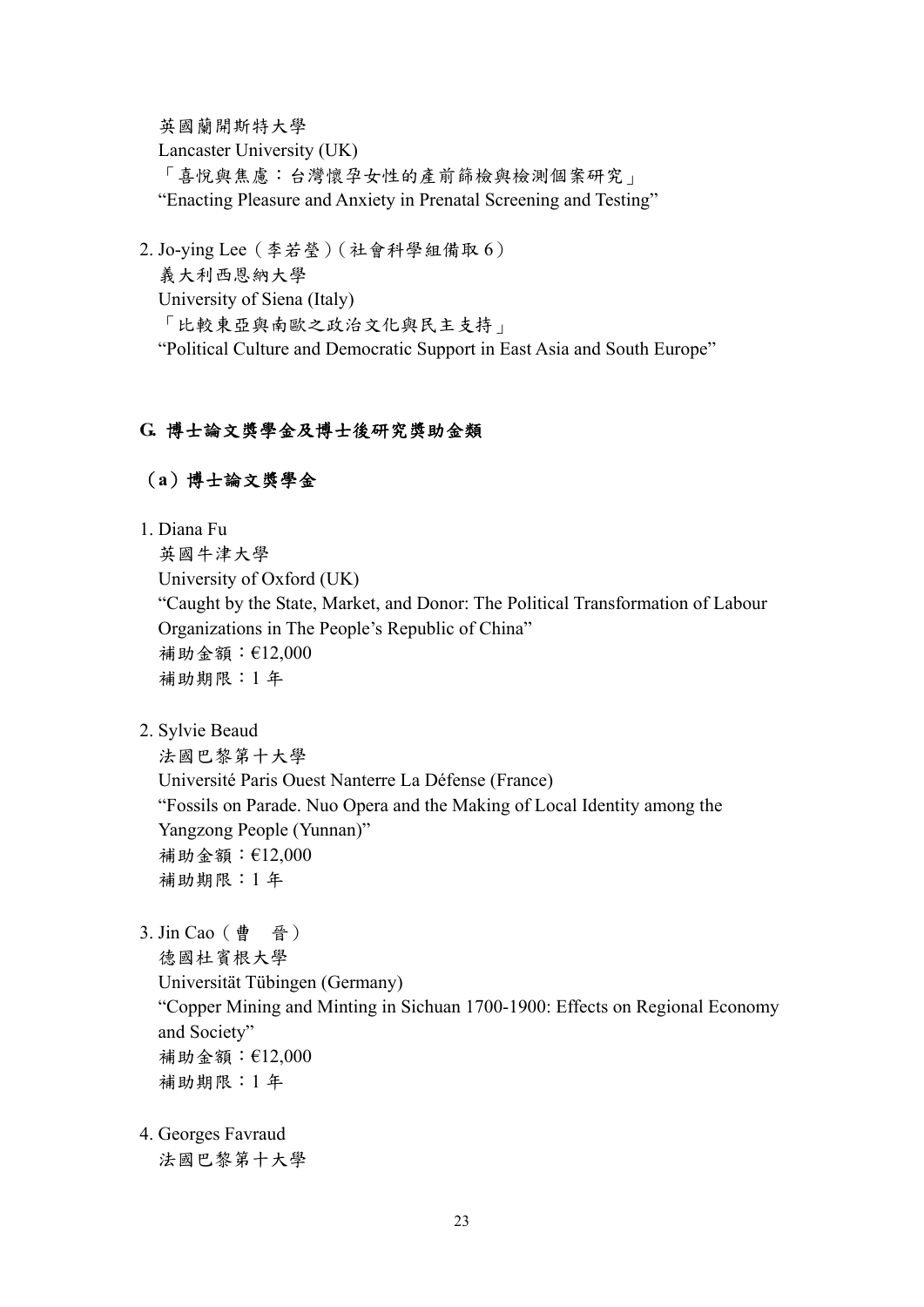Université Paris Ouest Nanterre La Défense (France) "A Rural Community and its Taoist Masters, in the Construction of Chinese Modernity (Liling, Hunan)" 補助金額:€12,000 補助期限:1 年

5. Aurore Dumont

法國高等實驗學院 École Pratique des Hautes Études (France) "The Tungus of China: A Comparative Study of Domestic Economy and 'Folklorized' Shamanic Rituals" 補助金額:€12,000 補助期限:1 年

6. Kristin Meier

荷蘭萊頓大學 Leiden University (The Netherlands) "Tosu: A Tibeto-Burman Language of Southwestern Sichuan, China" 補助金額:€12,000 補助期限:1 年

7. John Givens

英國牛津大學 University of Oxford (UK) "Suing Dragons: How and Why are Lawyers Suing the Chinese Government?" 補助金額:€12,000 補助期限:1 年

8. Michael Stanley-Baker(徐 源) 英國倫敦大學大學學院 UCL, University of London (UK) "Daoists as Doctors - The Role of Medicine in Six Dynasties Shangqing Daoism" 補助金額:€12,000 補助期限:1 年

# **●**候補

- 1. Yun-ysi Siew(蕭婉思) 英國劍橋大學 University of Cambridge (UK) "Biological Change, Health, and Labour Pattern in the Holocene China"
- 2. Florence Lévy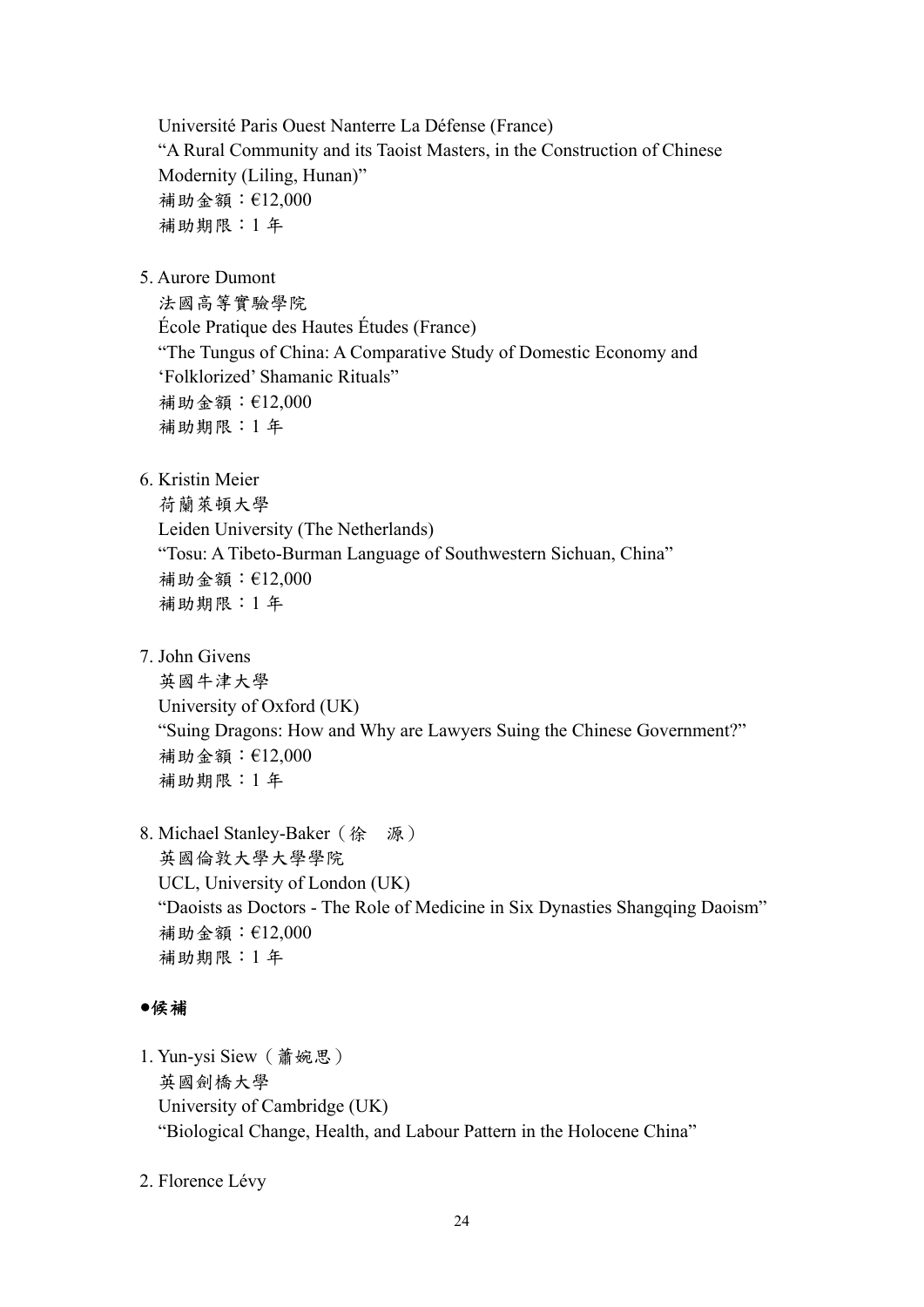瑞士紐夏特大學

University of Neuchâtel (Switzerland) "Gender Influence on Migratory Projects and Trajectories of Migrants from Northern China in Paris"

# (**b**)博士後研究獎助金

1. Albert Galvany

法國高等實驗學院

École Pratique des Hautes Études (France) "Thinking from Exclusion: Monsters and Exceptional Beings in the Zhuangzi" 補助金額:€34,000 補助期限:2 年

2. Gábor Kósa

匈牙利羅蘭大學 Eötvös Loránd University (Hungary) "Interpretation of New Chinese Manichaean Discoveries" 補助金額:€34,000 補助期限:2 年

- 3. Beatriz Puente-Ballesteros(白雅詩) 比利時天主教荷語魯汶大學 Katholieke Universiteit Leuven (Belgium) "Jesuit Medicine at the Kangxi Court and Beyond: The Appropriation of Foreign Medical Knowledge in Qing China" 補助金額:€34,000 補助期限:2 年
- 4. Lara Maconi

法國國立東方語言文化學院

Institut National des Langues et Civilisations Orientales (France) "Quid of the Ancient Buddhist Kingdom of Muli? Traditions and Modernities, Plurality and Identity Issues in Muli Modern Cultural Production: A Study in Agency and Representation" 補助金額:€18,000 補助期限:1 年

## **●**候補

1. Yun-chung Li 英國牛津大學 University of Oxford (UK)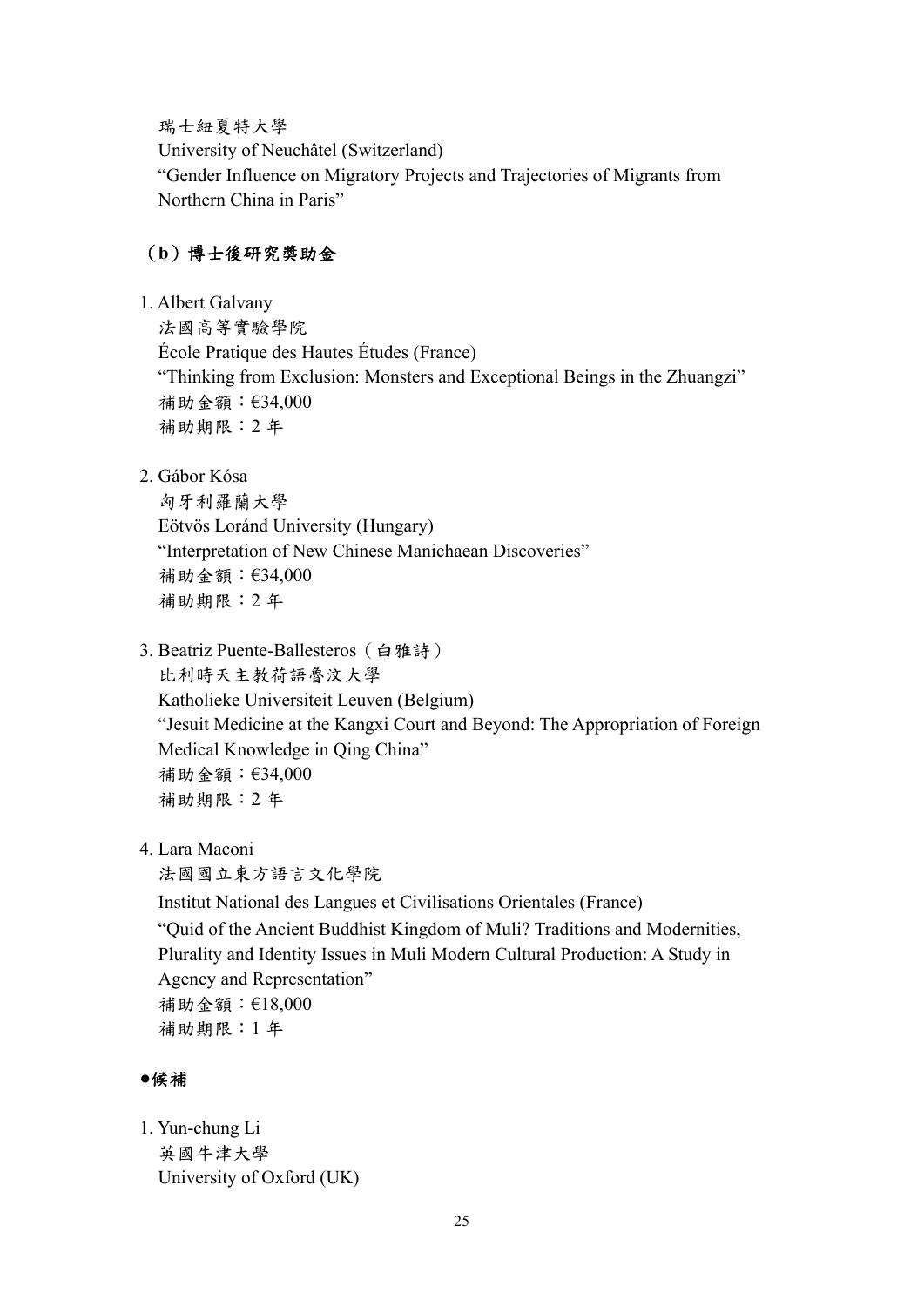"Buddhist External Learning in the Northern Song China: A Case Study of Qisong's Secular Works"

# 東歐地區獎助名單

## **A.** 圖書館補助類

1. Loreta Poškaitė 立陶宛維爾紐斯大學 Vilnius University (Lithuania) "Library Acquisition for the Library of Centre of Oriental Studies, Vilnius University" 補助金額:€3,000 補助期限:1 年

#### **B.** 訪問學者補助類

1. Raoul David Findeisen (馮 鐵) 斯洛伐克康明尼斯大學 Comenius University (Slovakia) "Zhang Ailing under the Perspective of Modern Chinese Literature" 補助金額:€3,400 補助期限:1 年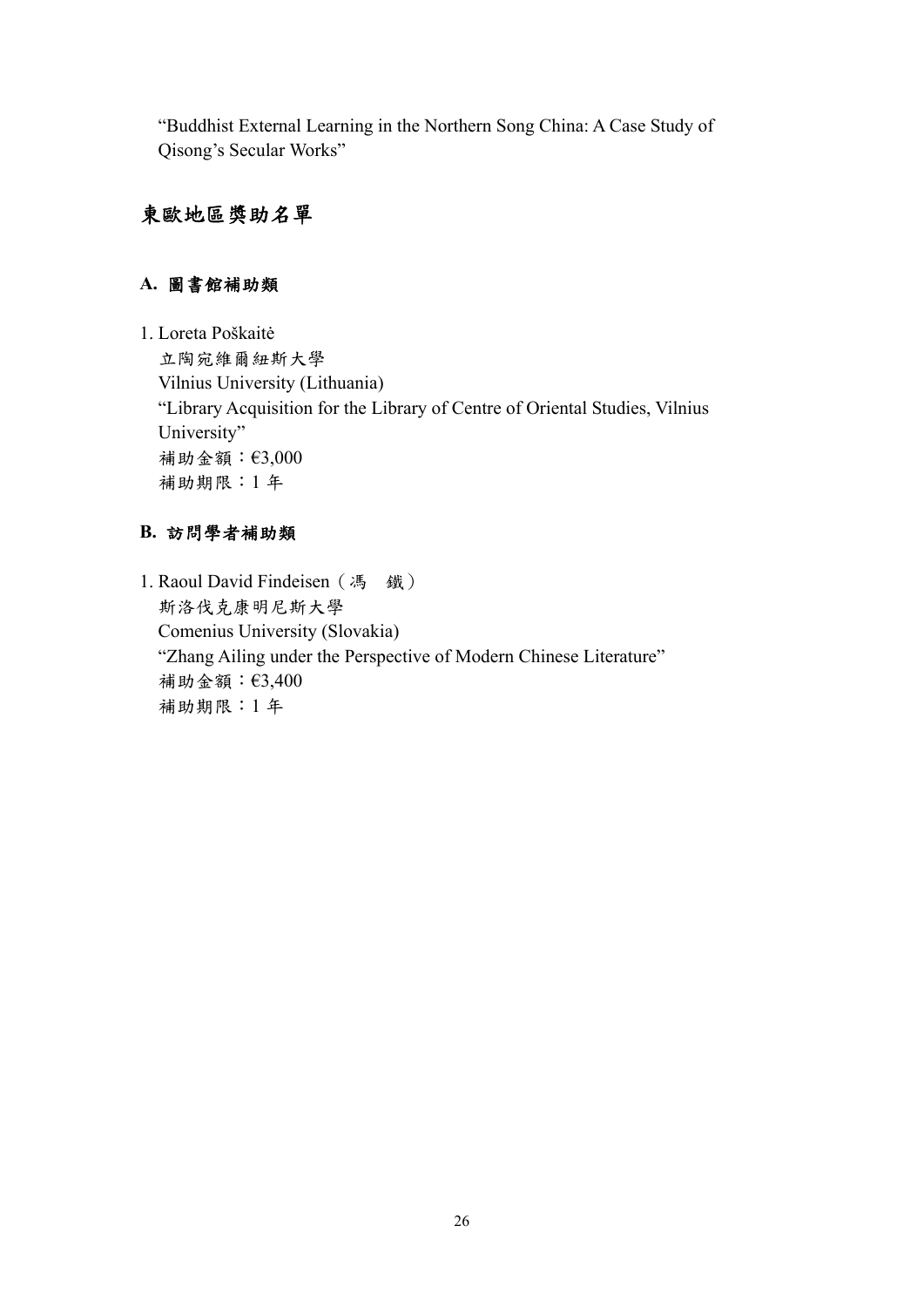# 亞太地區獎助名單 キャンプ アンチュー エンジェン エンディング エンチェック かいしょう

(按申請案收件順序排列)

#### **A.** 研究計畫類

1. Monica Esposito 日本京都大學 Kyoto University (Japan) "Canonical Texts of Ming and Qing Daoism: The *Daozang jiyao* and the Role of Lay and Clerical Authorities" 補助金額:US\$80,000 補助期限:3 年

- 2. David C. Schak(沙學漢) 澳洲葛利菲斯大學 Griffith University (Australia) "The Development of Civility in Chinese Society" 補助金額:US\$40,000 補助期限:3 年
- 3. Yuk-wah Chan(陳玉華) 香港城市大學 City University of Hong Kong (Hong Kong SAR) "Chinese or Vietnamese? The Chinese Vietnamese Diaspora in Vietnam" 補助金額:US\$12,900 補助期限:1.5 年
- 4. Daniel Chew(周丹尼) 馬來西亞沙嘮越大學 Universiti Malaysia Sarawak (Malaysia) "Hakkas in Engkilili, Malaysia; History, Identity and Community" 補助金額:US\$15,000 補助期限:1 年

5. Gunner B. Mikkelsen 澳洲馬奎里大學 Macquarie University (Australia) "China and the Roman East" 補助金額:US\$29,000 補助期限:2 年

6. Nae-young Lee(李來榮) 韓國高麗大學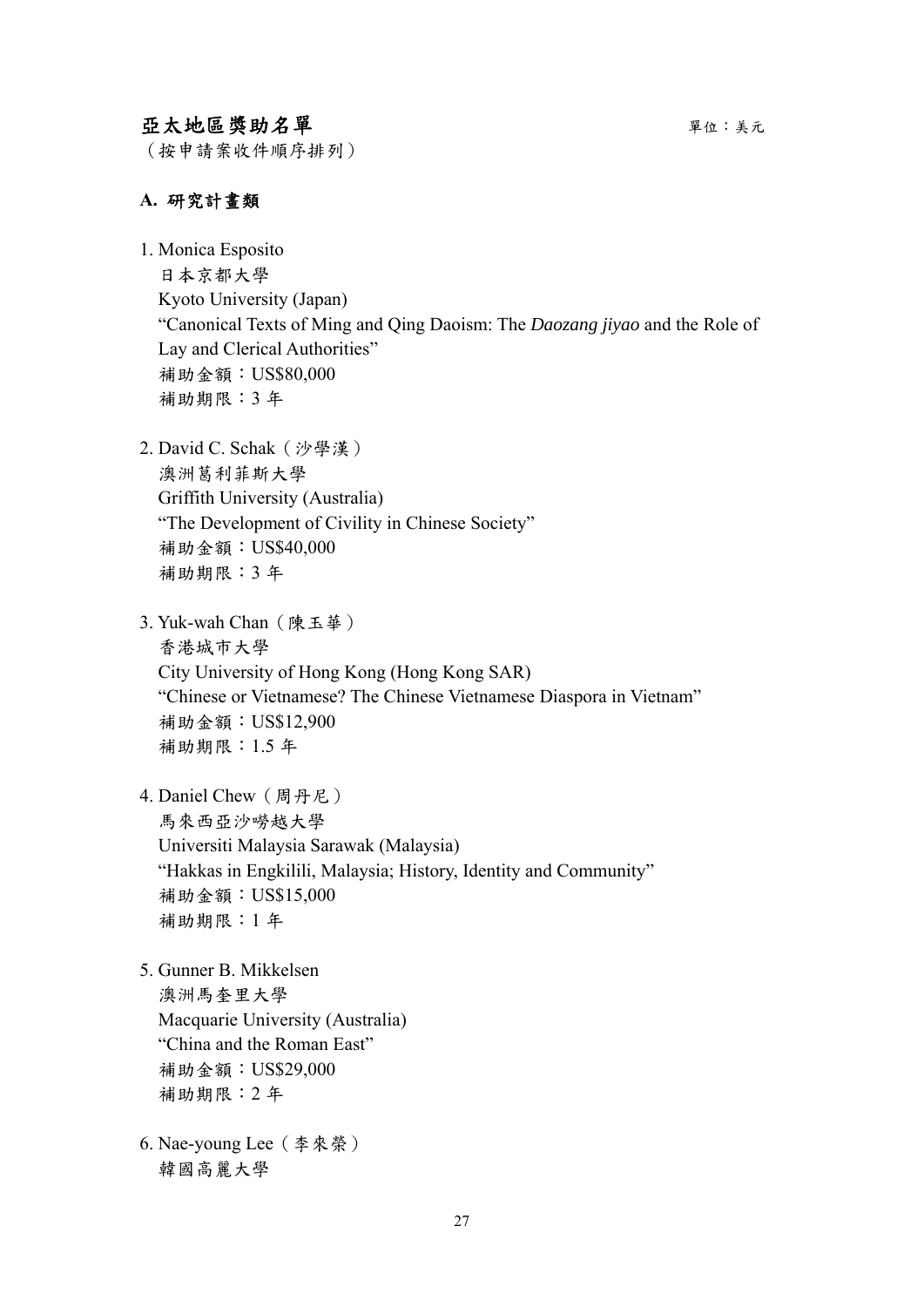Korea University (Korea)

"Searching for the Historical Lesson from Comparative Studies between Cross-Strait Relations and Inter-Korean Relations: History, Society, Politics, Economy, and Security" 補助金額:US\$50,000 補助期限:2 年

7 Juan Chen(陳 涓)

香港理工大學 The Hong Kong Polytechnic University (Hong Kong SAR) "Migration Dynamics and Migrant Integration: Constructing Longitudinal Multi-Level Data on Mainland China" 補助金額:US\$42,500 補助期限:2 年

# **B.** 學術研討會類

1. Philip J. Ivanhoe

香港城市大學

City University of Hong Kong (Hong Kong SAR) "Confucian and Liberal Perspectives on Family, State, and Civil Society" 補助金額:US\$19,000 執行期限:1 年

2. Tana Li

澳洲國立大學 The Australian National University (Australia) "Vietnam, China and Chinese in Vietnam: New Research on Chinese in Vietnam, from the Earliest Times until the Present" 補助金額:US\$10,000 執行期限:1 年

3. Yang Liu

新南威爾斯美術館 Art Gallery of New South Wales (Australia) "International Symposium on Innovations and Creativity in Ancient Qin" 補助金額:US\$19,000 執行期限:1 年

## **C.** 出版補助類

1. Rafe de Crespigny 澳洲國立大學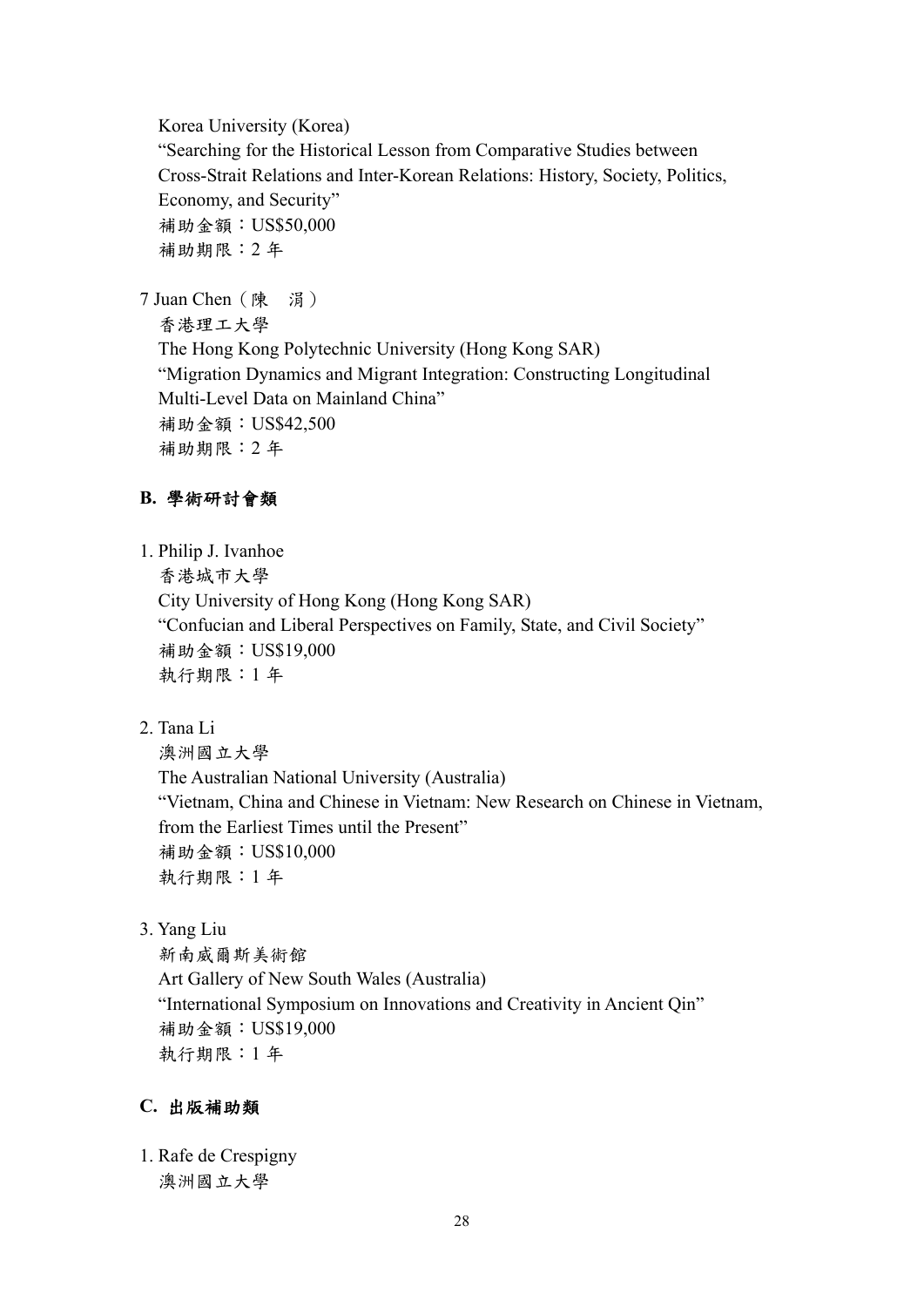The Australian National University (Australia) "*Imperial Warlord: A Biography of Cao Cao, 155-220 AD*" 補助金額:US\$2,300 補助期限:1 年

## **D.** 專案補助類

1. Billy Kee-long So(蘇基朗) 香港中文大學 The Chinese University of Hong Kong (Hong Kong SAR) "CUHK-CCK Asia-Pacific Centre for Chinese Studies (continuation)" 補助金額:US\$375,000 補助期限:5 年

# **E.** 中華民國留學生博士論文獎學金類

1. Chao-min Cheng(鄭昭民) 日本東京大學 Tokyo University (Japan) 「日本時代台灣公共建築的樣式變遷之研究-以台灣總督府直轄工事營繕組 織之建設為中心-」 "A Study of the Changing Styles of Taiwan's Public Buildings during Japanese Period - Focusing on the Constructions by the Construction and Repair Department in the Office of Taiwan Governor-General" 補助金額:US\$15,000 補助期限:1 年

# **●**候補 社會科學組

1. Yao-chung Chang(張耀中)(社會科學組備取 1)

澳洲國立大學

The Australian National University (Australia)

「企業與政府資訊安全及網路犯罪被害預防、管制與管理議題之研究一一以兩 岸為例」

"Regulatory Responses to Cybercrime and Information Security Problems across the Taiwan Strait"